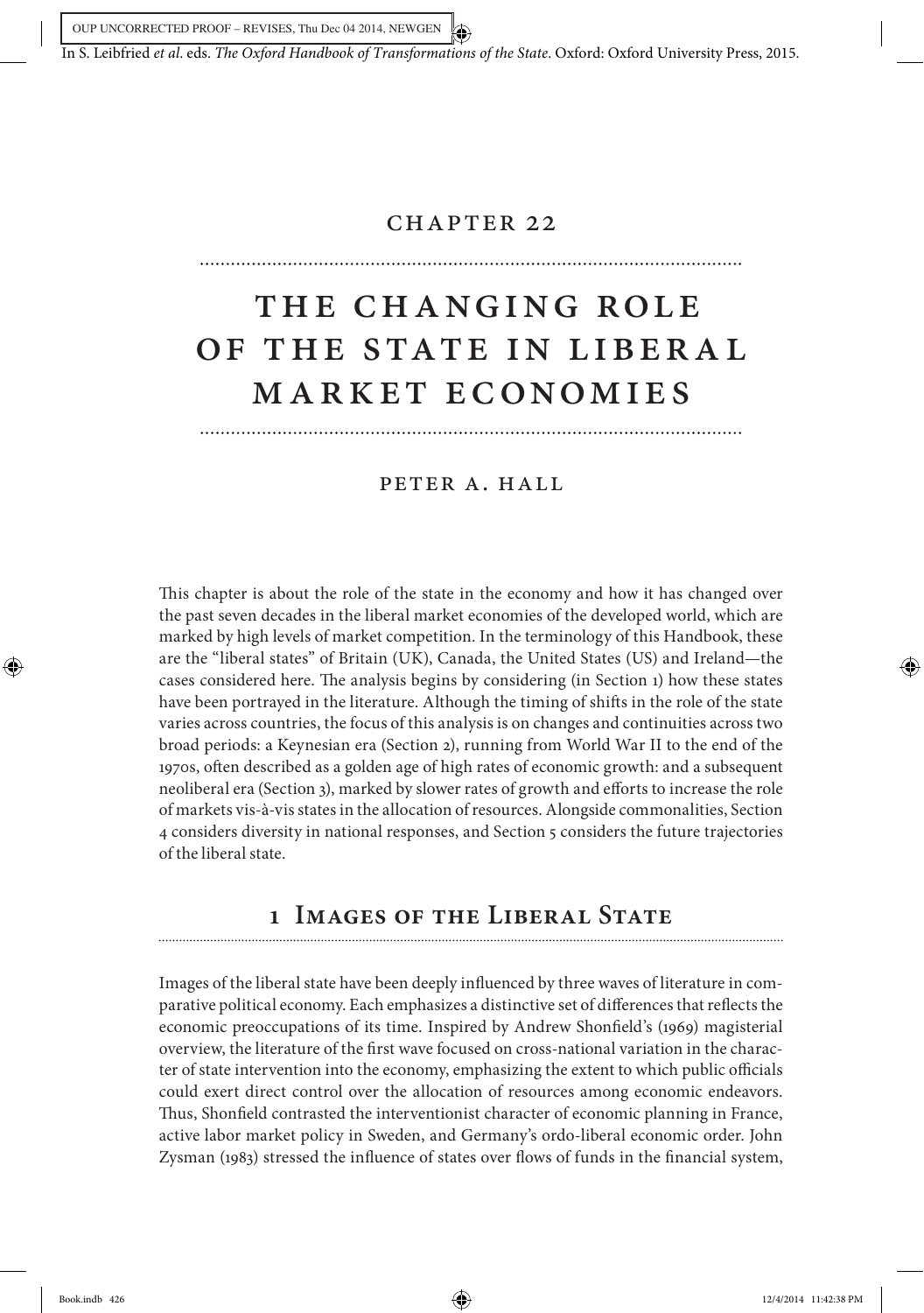while Chalmers Johnson (1982) highlighted the formal and informal relationships between business and developmental states (cf. Evans 1995). In this context, the efforts of successive British governments to promote national economic planning seemed anemic (cf. McArthur and Scott 1966; Leruez 1975; Hall 1986).

This literature was preoccupied with the attempts of governments to modernize their industrial base to compete more effectively in the world economy—an optic appropriate for the 1950s and 1960s when the shadow of high inter-war unemployment hung over the world and declining barriers to trade brought stiff competition from American multinationals. On this plane, the striking feature of policy in liberal states was its emphasis on "arm's length" economic management of the sort advocated by John Maynard Keynes, whose doctrines suggested that governments could ensure full employment, without extensive intervention, by manipulating interest rates and the budget balance to moderate fluctuations in economic activity (Hansen 1968; Hall 1989). Many policy-makers in liberal states were skeptical about the value of economic planning or active industrial policy; and analysts judged their modest efforts in that direction ineffective, partly because these states lacked tools offering control over flows of funds in the financial system that might have given them more influence over the investment decisions of firms (Leruez 1975; Blank 1978; Zysman 1983).

By the middle of the 1970s, popular anxiety in the developed democracies shifted away from economic modernization toward rates of inflation and unemployment rising in tandem after the collapse of the Bretton Woods monetary system and commodity price shocks. Analysts began to focus on the problem of how governments could reduce inflation without increasing unemployment, and the result was a literature on neocorporatism reviewed in this book in Chapter 21 by Jingjing Huo and John Stephenss (see also Hibbs 1977; Goldthorpe 1984). The literature on neocorporatism focused on the organization of trade unions and employers on the premise that, where wage bargaining could be coordinated by associations encompassing enough to promote the economy-wide interests of firms and workers and influential enough to enforce wage agreements, the rate of inflation could be lowered without extravagant increases in unemployment. In such settings, the role of the state was to promote encompassing producer groups, guarantee that concessions made by workers would flow into investment rather than dividends, and provide a macro-economic stimulus or social benefits in return for wage concessions (Pizzorno 1978; Przeworski and Wallerstein 1982). Many scholars thought neocorporatist states had distinctive styles of policy-making based on a search for consensus among social partners and the devolution of authority over policy onto producer groups (Schmitter and Lehmbruch 1979; Katzenstein 1985).

From this perspective, liberal states were again the foil, although notable differences among them became salient. In the modal cases, best represented by the US, UK, and Canada, governments displayed little interest in economy-wide wage coordination or bolstering the capacities of trade unions and employers to coordinate skill formation (Thelen 2004). Although they occasionally implemented incomes policies designed to reduce rates of inflation, such as the 1974 Social Contract in Britain and the incomes policy of the Nixon administration in the US, those agreements were typically forced on reluctant employers or unions and short-lived (Regini 1984; Howell 2002). Australia and Ireland were the limiting cases. Australia mounted a durable incomes policy during the 1970s and 1980s, while Ireland secured economy-wide wage coordination for 20 years after 1987. Even in these

⊕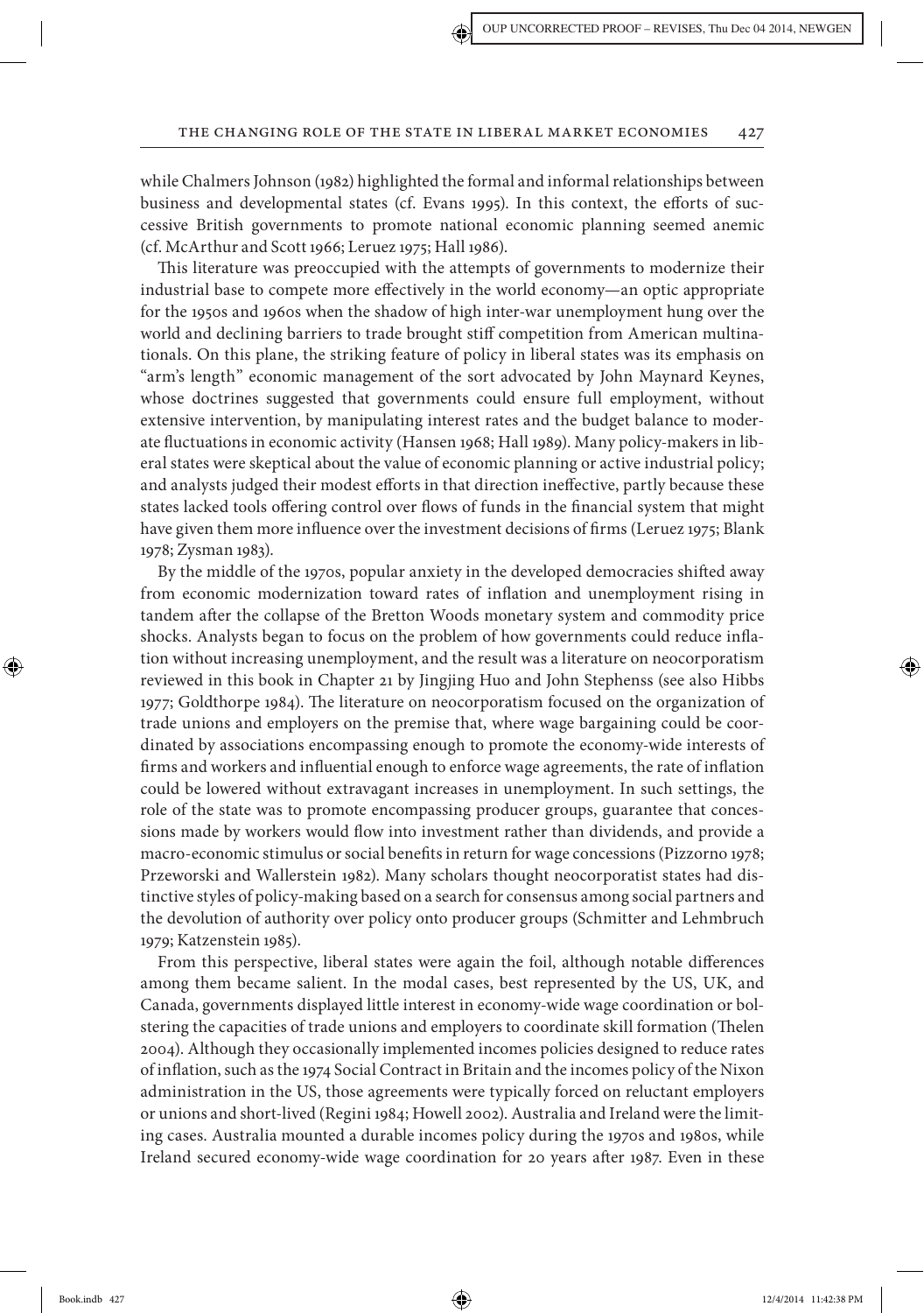countries, however, governments negotiated only a limited range of policies with business and labor and did little to coordinate vocational training (Hardiman 1988). Their agreements often resembled "social pacts" rather than the deeper cooperation of neocorporatist countries (Avgadic et al. 2011).

Once inflation had been brought under control during the 1980s, the attention of political economists turned toward the challenges of globalization, which inspired a wave of literature commonly associated with "varieties of capitalism" (Kitschelt et al. 1999; Hall and Soskice 2001; Amable 2003). These analyses distinguish between "coordinated market economies" that include many neocorporatist cases and "liberal market economies" that encompass the countries examined here. In contrast to the first wave, however, the distinctions now drawn between political economies turn, not on the character of state intervention in the economy, but on the ways in which firms coordinate their endeavors. In liberal market economies, firms rely primarily on competitive markets to secure access to finance, skills, labor, and technology, while firms in coordinated market economies rely more heavily on collaborative arrangements, often coordinated by business associations or trade unions.

The implications about the role of the state in the economy are correspondingly nuanced. Broadly speaking, this literature assumes that governments will be responsive not only to electoral pressure but also to pressure from business interests and labor organizations that seek to preserve the competitive advantages of their sectors. Since companies operating in liberal market economies draw many advantages from their capacities to redeploy resources readily, they often press governments to make markets for inputs more flexible, and liberal states have been responsive to such pressures. Thus, this perspective does not rule out episodes of forceful state intervention, especially to make labor markets more competitive, as the anti-union efforts of the Thatcher and Reagan governments did, or to cope with a financial crisis, as in the bailout programs of the US and UK in 2008 and 2009 (Gamble 1994; cf. Levy 2006). As Polanyi (1944) noted years ago, making markets more competitive often requires forceful initiatives from the state.

### **2 Liberal States in the Keynesian Era**

The actions taken by governments in the liberal market economies during the Keynesian era correspond well to these portraits of the liberal state. Britain and the United States will be treated here as paradigmatic cases and Ireland and Canada discussed more briefly.

Facing the demobilization of millions of soldiers after World War II, the British and American governments feared mass unemployment, a process that the British associated with the intense class conflict of the 1920s and 1930s. Thus, effective governance seemed to require finding the basis for a compromise between the owners of capital or middle class managers and members of a working class whose grim living conditions were still sources of real grievance. In the US, where an ideology of equal opportunity undercut class-based political appeals, the analogous challenge was how to sustain stability in a country marked by prominent racial divisions and two separate social orders, built on segregation in the South and uneasy integration in the North. In Canada, economic issues were crosscut by subnational tensions in a federal system (Jenson 1989).

⊕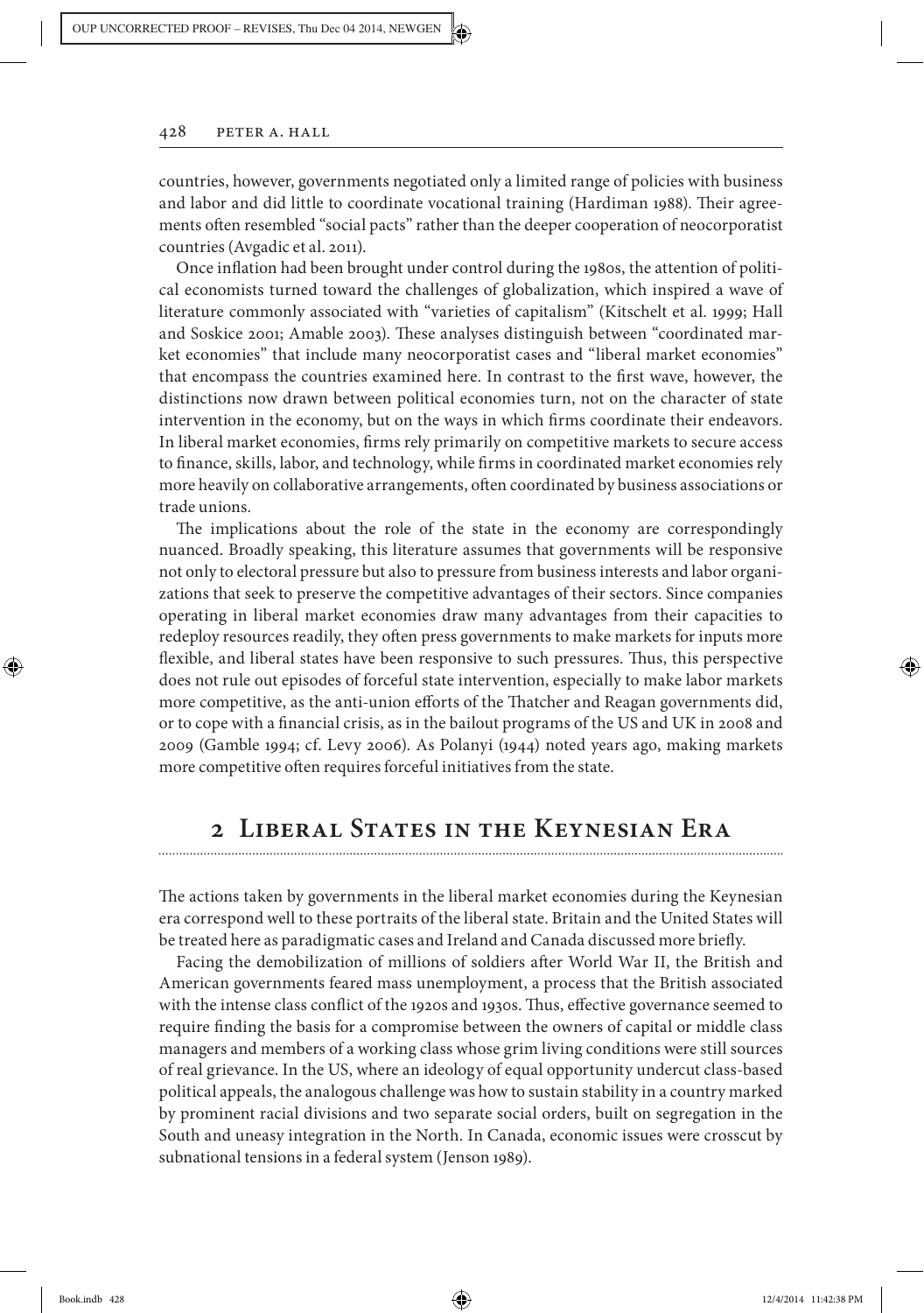In 1945, the British elected a Labour government whose response to these problems was highly interventionist. Important firms were nationalized, including the Bank of England and much of the coal, steel, and transport industries, bringing more than 20 percent of industry under government control. The government experimented with binding wage and price guidelines during the 1940s and rationed many goods until the late 1950s. Physicians were forced into a National Health Service and universal pension and unemployment schemes expanded (Beer 1969). Like the steps taken to build welfare states in Canada, these moves indicated that even liberal states can sometimes be interventionist.

Parallel moves in the US were more muted but consequential. The GI Bill of Rights made university education affordable for a generation of veterans, and the 1956 initiative to build an interstate highway system was a \$425 billion investment in jobs and infrastructure. The decision to fight a Cold War sparked decades of investment in military technology with civilian spin-offs, which was tantamount to a massive industrial policy oriented to research and development. The space program of the 1950s was its natural concomitant. In such respects, liberal states are far from night-watchmen states. In both Britain and the US, the two decades after World War II were marked by considerable public enthusiasm for a modernizing state, as well as major expansions in public expenditure and the scope of public policy that left lasting marks on liberal regimes.

However, this interventionist impulse always faced opposition from the political right and did not survive the 1970s. By the end of the 1950s, President Dwight Eisenhower was warning of the dangers of a "military-industrial" complex, and politicians on both sides of the British political spectrum had accepted a Keynesian compromise, dictating that unemployment was to be addressed, not by further nationalizations, but with activist macro-economic policies that used the budget balance and quantitative controls on credit to moderate the fluctuations of the business cycle. Competition was strengthened via the abolition of resale price maintenance, and the efforts of a Conservative government to construct a national economic plan foundered on the government's unwillingness to force it upon a fragmented business community (Leruez 1975; Blank 1978).

In Britain, the high-water mark for state intervention came with the 1964 electoral victory of a Labour Party under Harold Wilson that promised "to reforge Britain in the white, hot heat of the scientific revolution." Its initiatives lent a more interventionist cast to the Keynesianism of the period, with the creation of a Department of Economic Affairs and an Industrial Reconstruction Corporation aimed at modernizing industries (Pemberton 2004). However, a 1967 effort to rationalize wage bargaining failed, and the orientation of macro-economic policy-making soon shifted away from growth toward a succession of efforts to stave off recurrent balance of payments crises, culminating in International Monetary Fund (IMF) intervention in 1976.

In the United States, the Kennedy administration made Keynesian doctrine an official part of policy but did not attempt a national industrial policy beyond the sphere of defense. As tariff barriers fell, both economies became more open. However, the volume of American trade remained a relatively small proportion of GDP, while Britain became a small, open economy whose leaders continued to act as if they led a large, closed economy—making repeated attempts to defend the sterling exchange rate at the cost of turning macro-economic policy into an ineffective "stop-go" instrument (Brittan 1970). British policy was influenced by the prominent role that financial services, centered in the City of London, played in the economy, both as an important source of international income and as an influential source

⊕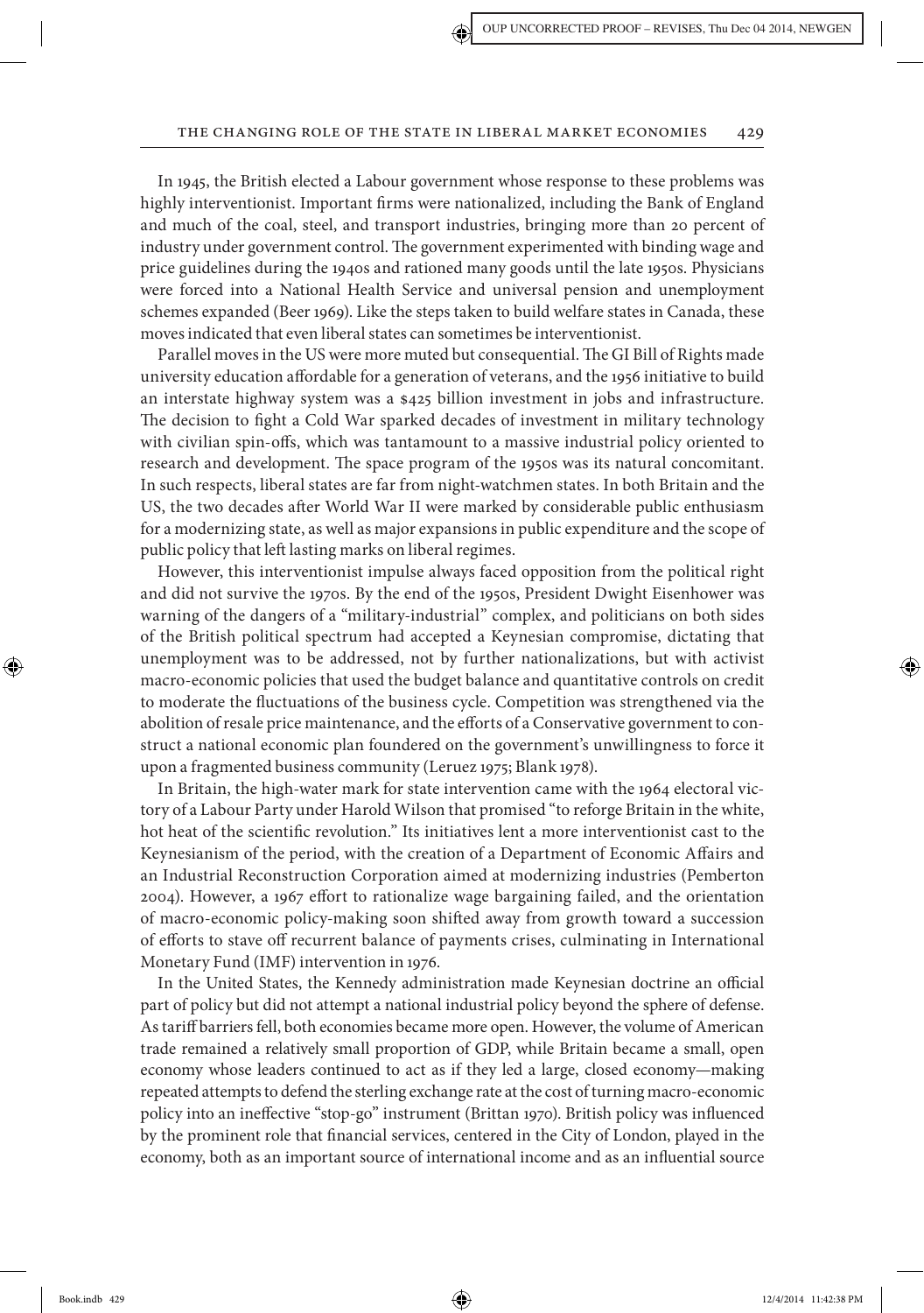of support for the Conservative Party. The financial sector associated with Wall Street played similar roles in the United States, reinforced by the growing importance of the dollar vis-àvis sterling as a global reserve currency.

Neither country developed the kind of export-led growth strategies being devised in Germany and Japan during these years, which exploited German and Japanese capacities for wage coordination to hold down unit labor costs while depressing the exchange rate in order to promote exports (Kreile 1978; Martin 1979; Johnson 1982). Instead, the British and American approach was to promote growth led by domestic demand, based on efforts to liberalize domestic credit markets to support consumption and counter-cyclical macro-economic policy designed to sustain the predictable growth in demand that underpins investment in mass manufacturing (Surrey 1982; Trumbull 2014).

In many respects, the Irish and Canadian cases paralleled those of their larger neighbors, even though both were smaller, more open economies. From the 1960s, Irish policy was largely directed at attracting foreign direct investment via low corporate tax rates and an industrial development agency charged with bringing in foreign investment. As in Canada, the government relied on macro-economic management rather than wage coordination or active industrial intervention to sustain economic growth (Nolan et al. 2000).

Although a Liberal administration under Pierre Trudeau tried a more assertive industrial policy in the form of a national energy program in 1980 to 1984, for the most part, the Canadian state has been no more interventionist than its American counterpart (Clement and Williams 1989; Howlett et al. 1999). However, Canada developed a more extensive welfare state during the 1960s and 1970s, pushed by social democratic political parties with close ties to organized labor often in coalition with farmers, and then adopted by other governing parties. By the 1970s, the result was a welfare state based on "social liberalism" whose universalism bore comparison to its Nordic counterparts (Myles 1998). The enthusiasm of the American Democratic Party for similar measures was undercut by the tendency of many within its electoral coalition, especially from the South, to associate redistribution with aid for African-Americans (Alesina and Glaeser 2004; Steensland 2006).

### **3 Liberal States in the Neoliberal Era**

The 1980s saw the beginning of a neoliberal era during which the role of the state shifted (Heclo 1986). In large measure, these changes were precipitated by rising rates of inflation and declining rates of economic growth in the 1970s (cf. Ferguson et al. 2010). Lower rates of growth limited the scope for further expansion of the welfare state, and persistent stagflation gave rise to disillusionment with the Keynesian policies that had failed to restore prosperity in the 1970s, setting in motion a search for alternative routes to growth. The reaction was especially strong in Britain and the US, where governments had resorted to mandatory incomes policies to hold down inflation in the face of intense protests. Thus, an economic crisis became a legitimacy crisis, calling into question the authority of the state (Crozier et al. 1975; Sandbrook 2010). As more people became skeptical about the capacity of states to manage the economy, they began to look more favorably on the view that growth was likely to be restored only if the role of the state in the economy was reduced (Blyth 2002; Prasad 2006).

⊕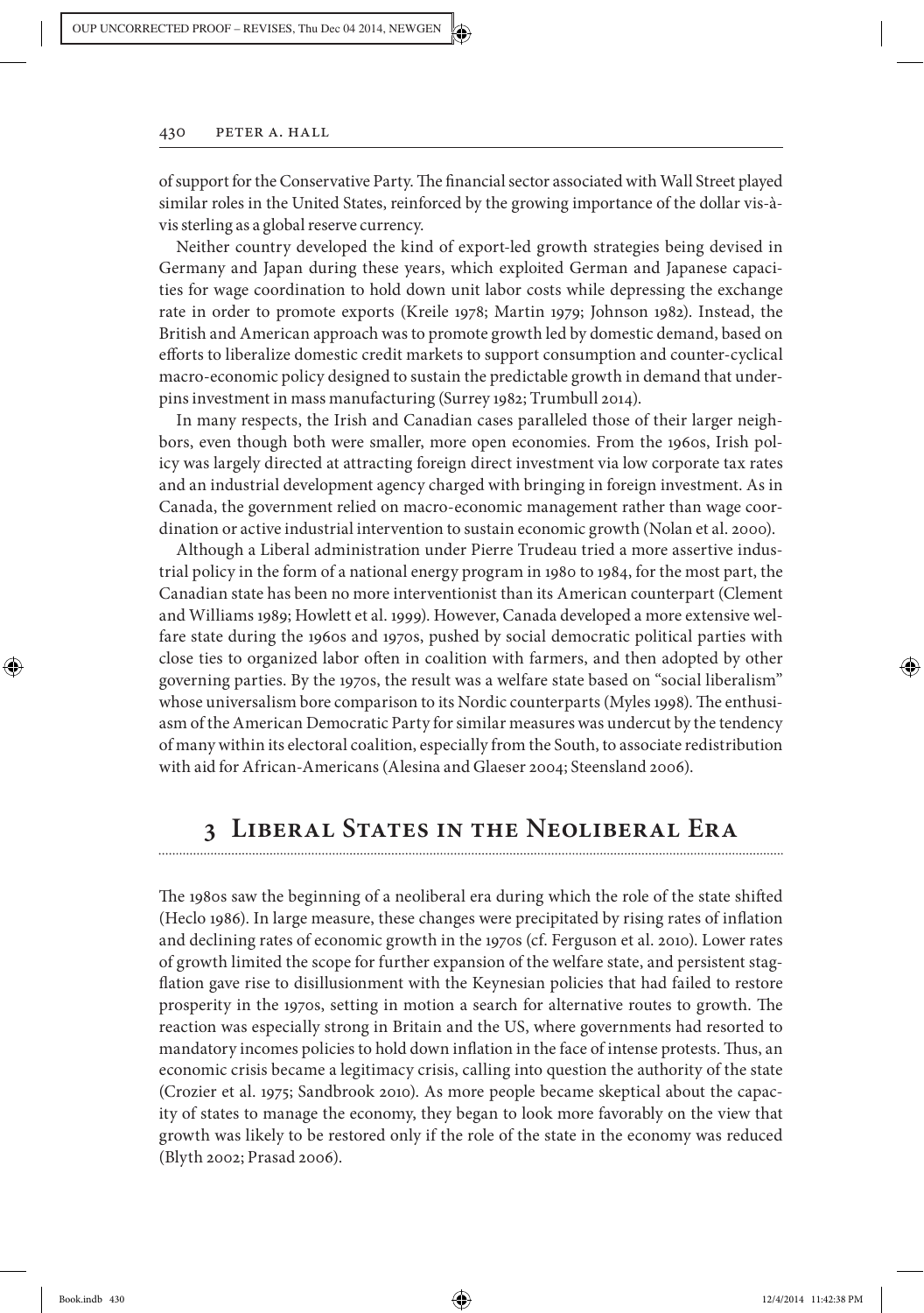The political reflection of this discontent was the electoral victory of the British Conservative Party under Margaret Thatcher in 1979 and of the Republican Ronald Reagan in 1980. As Krieger (1986) notes, amidst the economic turmoil of the 1970s, both leaders exploited a sense that once-great imperial powers could recover their glory only if markets were unfettered once again. At the same time, the development of monetarist economic doctrine and then rational-expectations economics offered a basis for skepticism about the effectiveness of government, lending credence to political platforms whose ulterior motivation was to bring about an irreversible shift in power from organized labor to capital (Crystal 1979; Cuthbertson 1979; Hall 1993). Thatcher and Reagan accomplished that task and provided templates for market-oriented policies across the world, not least in the European Union (EU), where the Single European Act of 1986 prescribed market competition as an antidote to Eurosclerosis, turning the European Commission into an agent for market liberalization (Glyn 2006; Jabko 2006; Hall and Lamont 2013).

The initial watchwords of this neoliberal program—labeled "neoconservative" by Americans—were privatization and deregulation. In the early 1980s, national enterprises were gradually sold off in Britain. The rationale was that private owners could operate them more efficiently, but these programs were also attractive because they offered windfall revenues to governments and the prospect of dramatically weakening the public-sector trade unions. If over seven percent of the British workforce worked in state-owned enterprises in 1980, less than two percent did by 1995, as more than  $\epsilon$ 50 billion of state assets were sold off. Britain led on privatization, but the United States led on deregulation, with early initiatives in air transport and telecommunications. As Vogel (1998) observes, deregulation was really "reregulation," but of a sort that intensifies competition in markets. In many cases, the privatized industries were utilities providing water, energy, and communications that had once been seen as "public services."

The result was sometimes better service at lower prices, if mainly for customers located in large markets, but these results were by no means universal, and the broader effect was to undercut the older view of the state as responsible for the provision of public services. This neoliberal program had a major impact on the operation of states. On the premise that private providers are more efficient, governments began to contract out many of the services public employees had once supplied, including trash collection, municipal transport, and even the operation of prisons. Of course, these steps also reduced the power of public-sector unions and the number of secure jobs available to the manual working class.

Less visible were the steps taken by liberal states to introduce market discipline into the process of public policy-making itself, usually under the heading of the "new public management." These reforms went farthest in Britain, where the Thatcher government was again the pioneer with an initiative labeled "Next Steps," soon copied to some extent in New Zealand, Australia, and Canada (Rhodes 1994). Behind these reforms is a profound change in the conception of what good governance entails (Miller and Rose 1990; Moran 2003). This neoliberal vision sees citizens as consumers, owed the kind of consideration an attentive firm devotes to its customers, and government as an institution whose prime objective should be efficiency. From this perspective, civil servants were not the guardians of a public interest, but employees whose units should compete with one another to ensure maximum efficiency while their responsiveness to the "customers" is closely monitored. This is government run on market principles.

⊕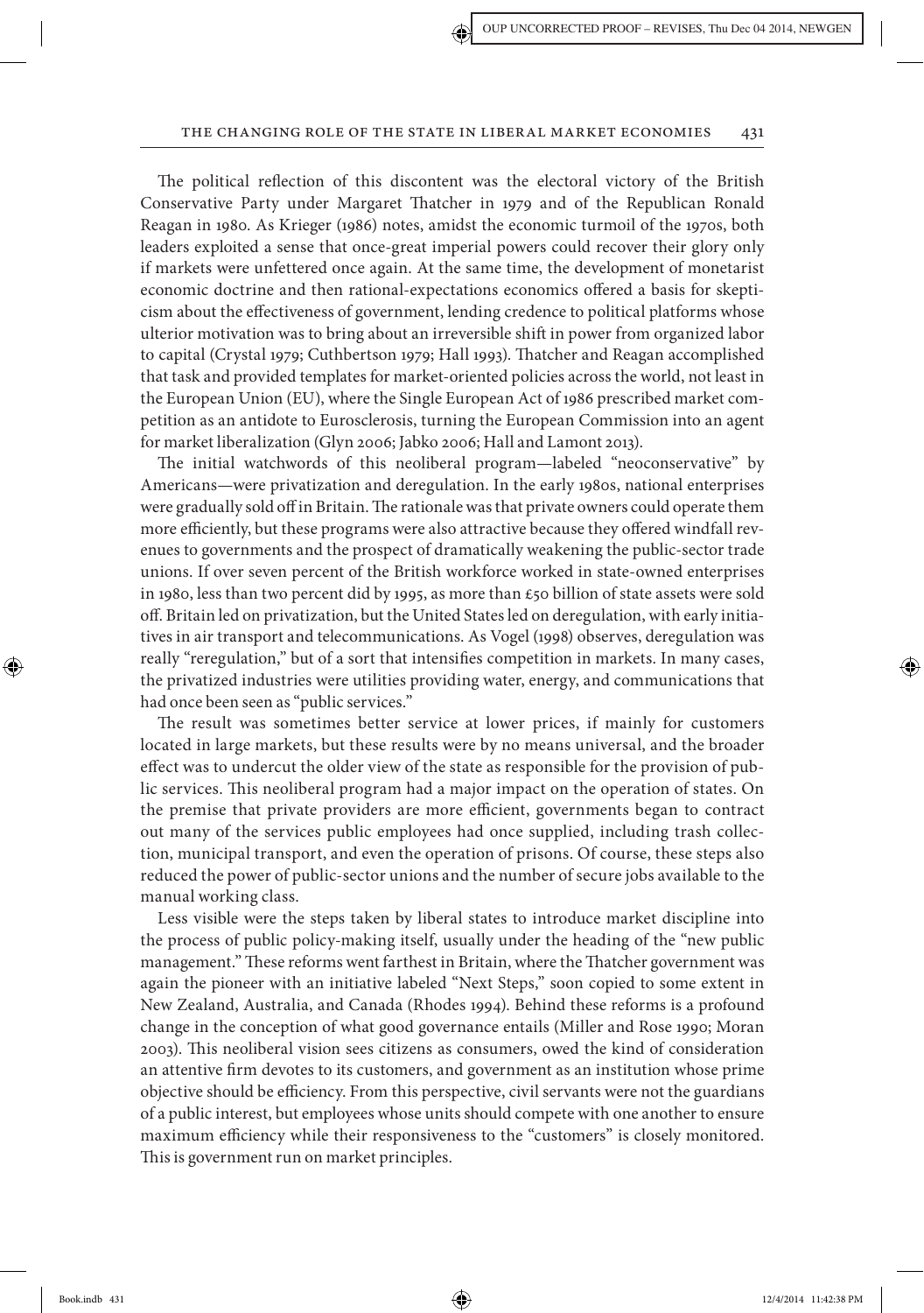These reforms often separated the formulation of policy from its implementation, entrusting the latter to quasi-independent agencies monitored with new performance technologies. Resources were often allocated across departments on the basis of business plans constructed much as they might be by firms seeking funds from venture capitalists. Within Britain's National Health Service, for example, regional health authorities competed with each other over the effective delivery of health services, and hospitals and trusts of general practitioners were asked to compete with one another for public resources allocated on the basis of cost effectiveness. Efforts were made to compute the value in equivalent income value of the use citizens made of libraries, sports clubs, and art museums (Davies 2010).

It is difficult to assess the overall effects of these reforms. In some cases, they reduced the cost of providing government services, although often with some corresponding loss in quality. The effects on popular conceptions of governance are less tangible but in the long run likely even more consequential. This neoliberal vision of governance marks a departure from traditional images that saw public service as a vocation, rather than as just another occupation, and the higher civil service as a body motivated by a distinctive culture based on collective ideals rather than on market principles (Dyson 1980). In much the same way, the contention that some services are so basic to collective well-being that they should be distributed by "public utilities" gave way to the neoliberal view that all services are the same and best delivered by units dedicated to market-oriented principles of efficiency.

Of course, these traditional views were idealized images that often masked underlying deficiencies, but this shift in *gestalt* has long-term implications for the authority of the state. As visions shift toward ones that see the state simply as another of many actors vying to provide citizens with services efficiently, the claims of the state on the resources of the public become more tenuous, and electorates may become less willing to fund it (cf. Beer 1974). As trust in the state declines in both Britain and the US, this shift in perspective appears to be the greatest victory for neoliberalism, albeit one that may limit the capacity of contemporary states to make the investments in education, research, and industry on which the long-term prosperity of these countries depends.

By the 1990s, however, this type of discourse was hegemonic. Market-oriented policies were adopted by governments of all political hues, not only as *faits accomplis,* but also as desirable reforms (Iversen 2006). The "Third Way," espoused by the British Labour Party under Tony Blair to distinguish it from the preceding Thatcher government, contained only vague calls for a "market economy" without a "market society." In practice, Labour strengthened the social safety net under the most vulnerable segments of the populace, such as single mothers and those on low incomes, without much altering the role of the state in the economy.

In the realm of social policy, the most striking development in both Britain and the US was a move to make the receipt of social benefits contingent on participation in the workforce. Bill Clinton turned "welfare" into "workfare" and expanded tax credits on earned income, and the Blair government followed with its "Fair Deal" (Pierson 2001; Hacker 2004). The aspiration was to avoid the formation of a permanent underclass with no connections to the labor market, but the policies relied more heavily on sticks than carrots, and their insistence that work is the only route to respectability was reminiscent of Britain's 1834 Poor Law, enacted in a previous period when market principles were elevated

⊕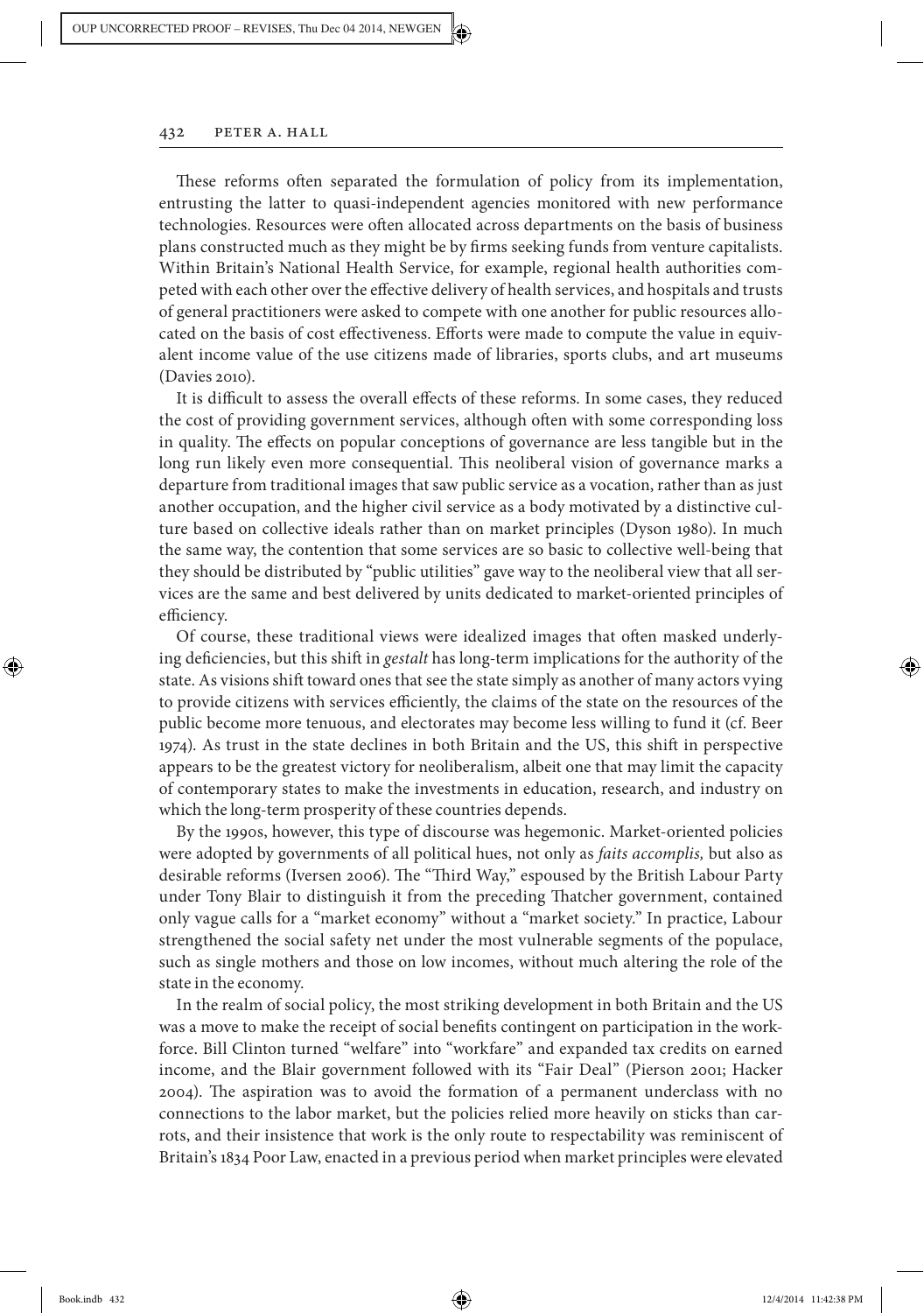to the status of public ideals. Indeed, some analysts have argued that, in combination with rising rates of incarceration in the US, these policies reflect new efforts on the part of such states to discipline the lower classes (Wacquant 2009; cf. Campbell 2010a).

As Huo and Stephens (Chapter 21, this volume) indicate, the governments of many corporatist political economies also began to make social benefits contingent on labor force participation, but they also provided training schemes and subsidized positions for the unemployed. By contrast, the active labor market policies of the liberal states remained minimal (see Table 19.1). To foster employment, they tended to rely on large, low-wage service sectors and meager unemployment benefits that forced people into such jobs (Esping-Andersen 1990). As the skills of their workforce began to lag behind those of their competitors and manufacturing jobs flowed overseas, however, liberal governments began to worry about improving the quality of education, focusing on the general skills dominant in these kinds of political economies (Iversen and Stephens 2008). The instruments applied to this problem reflected the dominant principles of neoliberal governance, emphasizing new metrics for judging the performance of schools and students, penalties for schools that did badly on standardized tests, and the establishment of more competitive markets in education via the establishment of charter schools in the US and educational trusts in Britain.

However, neoliberal initiatives focused on privatization and deregulation are only half the picture here. The economic performance of Britain and the United States since 1980 owes just as much to the ways in which their governments have managed the demand side of the economy. In contrast to the export-led models of many corporatist political economies, both countries have long operated growth models in which domestic demand plays a central role, and this did not change in the neoliberal era.

In Britain, the "end of the Keynesian era" had barely been proclaimed when the monetarist economics that succeeded it proved unworkable because the money supply is a slippery target (Skidelsky 1978). Despite the misgivings of Prime Minister Thatcher, the Treasury then targeted policy on the exchange rate (Riddell 1991). For the most part, policy-makers ignored the purist contentions that monetary policy had no lasting real effects and fiscal policy little influence over the fluctuations of the business cycle. The global enthusiasm for independent central banks, which inspired a 1997 decision to let the Bank of England set interest rates and established a more independent Monetary Policy Committee, did not prevent the Bank from operating an active monetary policy sensitive to the level of economic activity as well as inflation. At the same time, the American Federal Reserve Bank continued to target unemployment as well as inflation (Woolley 1986). In short, most liberal states continued to operate policies built on a pragmatic Keynesianism that soon found reflection in "new Keynesian" economic doctrines, although inflation was given higher priority and monetary instruments were seen as more effective than fiscal ones (Carlin and Soskice 2005).

However, new elements were added to the demand-led growth models of these countries in the 1980s. During the 1950s and 1960s, domestic demand was fueled largely by the productivity gains available from industrial production, translated into consumption via the wage gains made possible by regularized collective bargaining (Boyer 1990, 2002). Structural shifts in the economy during this period also inspired a vast expansion in white collar jobs, tied to the growth of the welfare state, public employment, and tertiary education (Goldthorpe 1987). These developments brought steady gains in income for most of the

⊕

Book.indb 433 12/4/2014 11:42:39 PM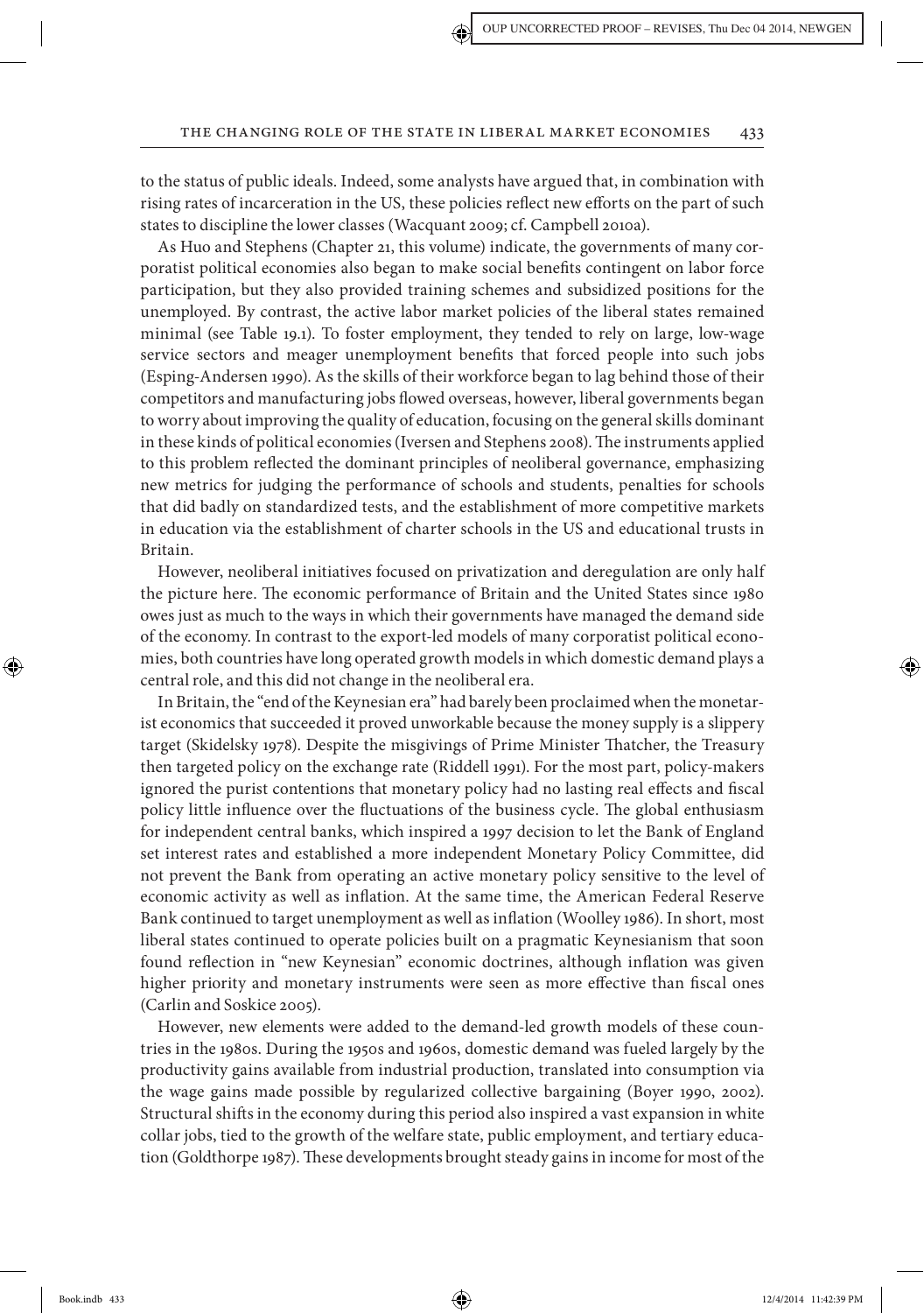population, including the wide swath around the median that can be described as middle class. One indicator for demand-led growth was a savings rate significantly lower than that in many corporatist political economies. By the 1980s, however, the basis for continued growth in domestic demand had changed. Employment in manufacturing declined steadily from the early 1950s, and, although service-sector employment rose, in these economies much of it was concentrated in low-paid services that offered few productivity gains from which to fund higher wages (Esping-Andersen 1999).

How then was domestic demand sustained enough, after 1980, to support a demand-led growth strategy? Several developments were important. A revolution in information technology that created entirely new sectors and improved productivity in many others drove some growth in employment, as did an inexorable increase in demand for healthcare, as new technologies became available. This was particularly noticeable in the US whose privatized system of healthcare made cost control difficult. Most notable, however, were a series of measures taken to expand the financial sector and the credit available to households (Campbell 2010b; Rajan 2010). Spurred initially by distortions in the credit markets brought about by high rates of inflation in the 1970s followed by high rates of interest in the 1980s, successive British and American governments deregulated the financial markets (Krippner 2011). The result was a vast expansion in the role that finance played in the economy. By 2007, more than a third of the profits in the American economy were being generated in the financial sector, and many industrial firms were drawing an increasing share of their profits from financing operations or portfolio investments rather than manufacturing. Partly as a result, income inequality increased dramatically: more than half the fruits of growth in the American economy after 1980 flowed to people in the top one percent of the income distribution, while real incomes at and below the median stagnated (Hacker and Pierson 2009).

In principle, this stagnation in middle incomes should have damaged domestic demand, but freer flows of credit were used to prop it up. Some of the most important steps centered on the housing market (Schwartz and Seabrook 2009). The Thatcher government sold off about two million units of public housing to create many new homeowners and potential Conservative voters. Successive American governments offered tax deductions for mortgage interest, increased federal mortgage guarantees, promoted mortgage-backed securities that increased the availability of credit, and encouraged banks to offer sub-prime housing loans (Campbell 2010b). By 2007, 68 percent of American families owned a home, and the value of those homes seemed to be increasing annually. As a result, families whose incomes were stagnating often increased their spending, under the illusion that their wealth was increasing (Schwartz 2009). The savings rate of American households, which had fluctuated between eight and ten percent in the previous three decades, fell steadily in the years after 1980 to less than two percent by 2008.

These years also saw a vast expansion in consumer borrowing in the US, notably via credit card debt and automobile loans, facilitated by the easy money policies of the Federal Reserve during the 1990s. As median wages stagnated, many Americans had increasing difficulty making ends meet; by the early 2000s, families on average income were spending a higher proportion of their income to purchase necessities than they had done in the early 1970s. And, in the absence of a stronger social safety net, many used their credit cards to cope with adverse life events or the vicissitudes of a fluctuating economy (Tyagi and Warren 2003). In short, in liberal market economies, consumer credit often functions as

⊕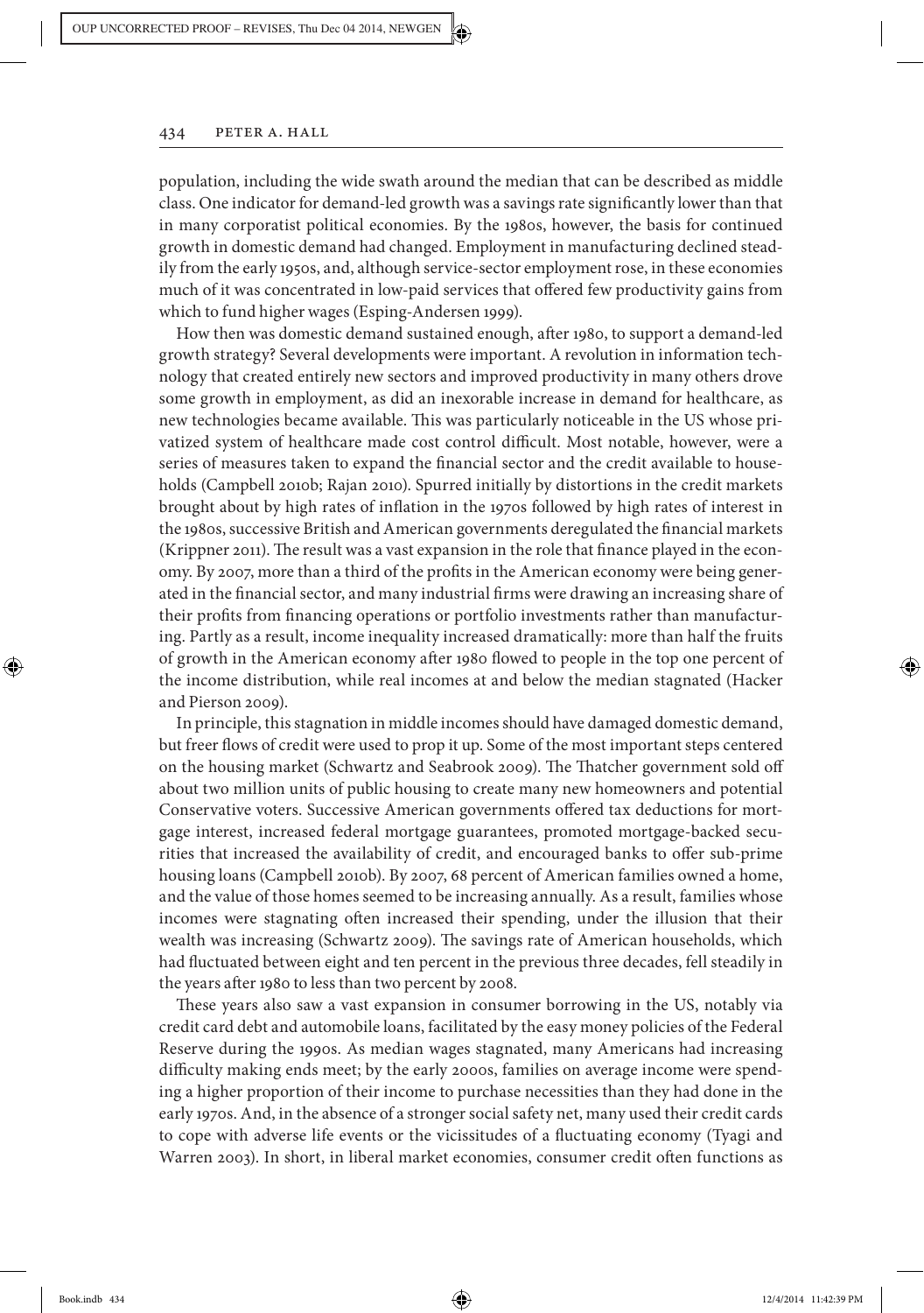a substitute for more generous welfare states and, although median incomes grew more slowly in the US and Britain after 1980, more relaxed financial regulations and liberal monetary policies maintained domestic demand.

In the long run, of course, this formula was unsustainable. As the housing market cooled and holders of sub-prime mortgages defaulted, the bottom fell out of the securitized mortgage market, precipitating a global financial crisis and recession in 2008–09. The US, Britain, and Ireland then faced an extended period of deleveraging destined to depress their rates of economic growth for some years (Reinhart and Rogoff 2009).

### **4 National Diversity**

If the US and Britain are paradigmatic cases, whose deregulatory experiments were widely influential, the trajectory of liberal market economies in this era was far from uniform. In some respects, the Irish case is the most distinctive. Its government took advantage of an impending sense of crisis in 1987 to engage trade unions and employers in a succession of social pacts to moderate the growth of wages, generally offering tax concessions in exchange for wage restraint, as one component of a more general move toward economic planning (Culpepper 2008; Regan 2012). The 1986 initiative to create a new single European market also lent new impetus to Irish attempts to attract foreign investment and, by 2000, four fifths of Irish manufacturing was in the hands of multinationals, while employment rose rapidly in the small firms dominating the indigenous economy. As labor moved off the land, the country experienced rapid rates of growth.

However, rapid economic growth, the cheap credit made available when Ireland entered the European monetary union, and pro-cyclical fiscal policies soon led to an asset boom (Hardiman 2010, 2012). At the same time, lax financial regulation, with roots in cozy relations between bankers, the construction sector, and a dominant Fianna Fáíl government, encouraged a large expansion in financial services. When the property boom faltered in 2008, several large banks became insolvent. Under pressure from the European Central Bank, the government was induced to guarantee not only bank deposits, but also the bonds of the banks, thereby taking on unsustainable levels of debt that forced it into an austerity program in return for European loans, and the draconian conditions associated with those loans led the trade unions to withdraw from social partnership arrangements in 2009.

With something of a time-lag, Canadian governments also turned toward neoliberal policies in this era, initially marked by free trade agreements in 1988 and 1994 that opened Canada's markets to more intense North American competition. Influenced by Québec's traditions of social solidarity, Liberal governments at the national level resisted pressures to deregulate for some years, but the election of two successive Conservative governments after 1984 saw Canada embrace deregulation and neoliberal reforms to some social policies that were extended by subsequent Liberal governments (Iacobucci et al. 2006). These social policy reforms were marked by movement from universal to targeted benefits and by cutbacks in unemployment benefits and federal transfers for health and social spending (Mahon 2008). As a result, inequalities in income and health began to rise dramatically during the 1990s, even though the country's social safety net remains more robust than its American counterpart. The notable exception to these trends is in Québec, where activist

⊕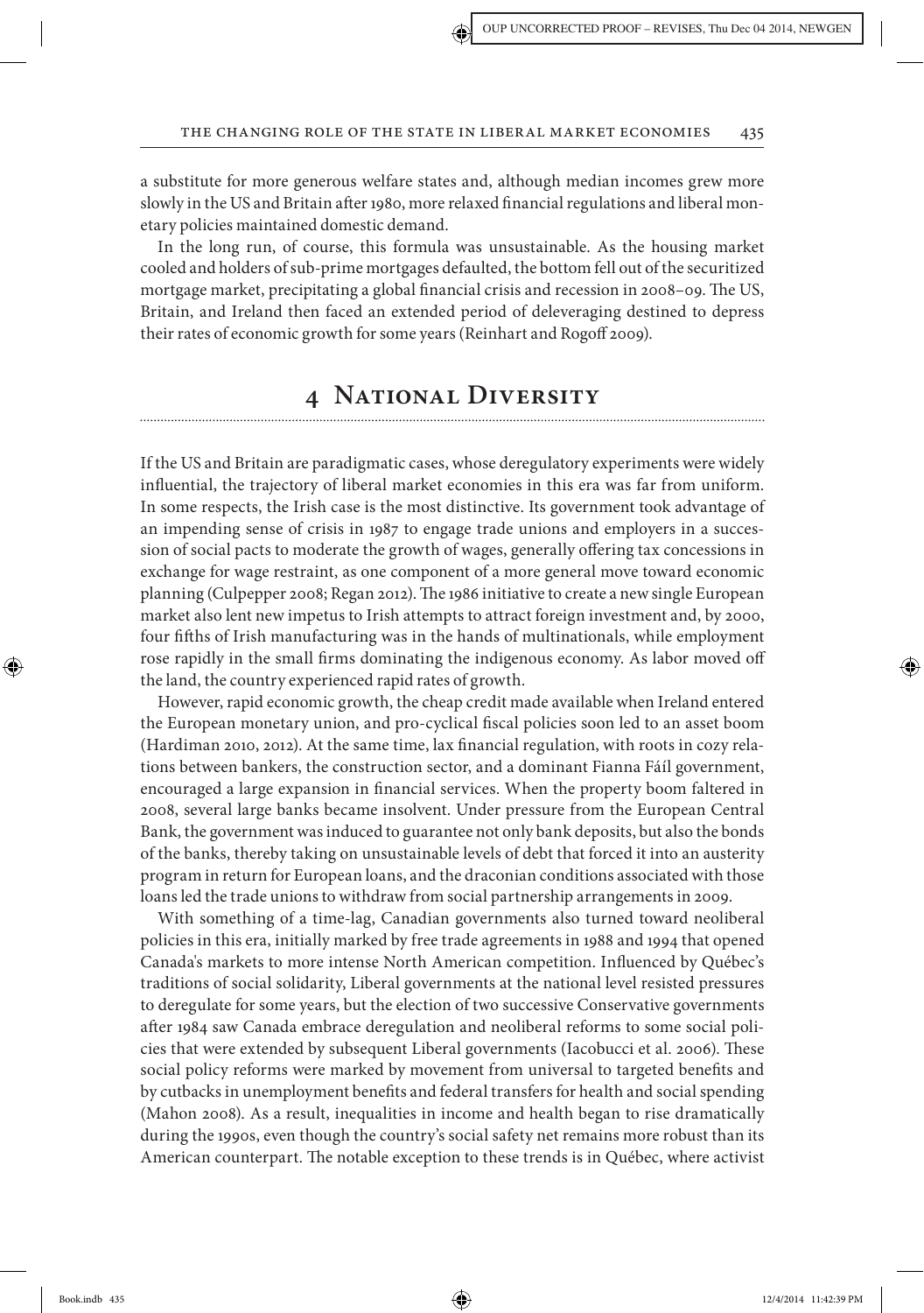governments have been the norm since the Quiet Revolution of the 1960s, and an extensive "social economy" survived the neoliberal era to deliver significantly lower levels of social inequality (Bouchard 2013).

Canada also experienced an expansion in mortgage and consumer lending in this period that sustained consumer spending. A Conservative government under Brian Mulroney liberalized financial regulation. However, the concentrated Canadian banking sector was easier to supervise than the diffuse American markets, and Canadian authorities retained stricter capital requirements and tightened supervision of the banking system in response to bank and trust company failures in the 1990s. As a result, Canada escaped the mortgage lending crisis that submerged the American economy in 2008. By March 2009, the American government had spent the equivalent of 6.9 percent of GDP on bank bailouts, and the British 19.8 percent of GDP, while the Canadian government spent nothing (Konzelmann et al. 2012).

### **5 The Trajectories of the Liberal State**

The relationship between state and economy is different in liberal and coordinated market economies. To some extent, these differences may derive from the fact that many liberal states elect governments via majoritarian electoral rules and operate within Westminster political systems. As Iversen and Soskice (2006, 2009) observe, these rules give political parties strong incentives to cultivate median voters rather than make appeals specifically directed at business or labor, as many parties elected by proportional representation do. As a result, the governments of liberal states often have weaker relationships with organized labor or capital and, with the notable exception of Ireland, less inclination to engage in sustained negotiations with them (Martin and Swank 2012). The multiple veto points of the fissiparous American political system also encourage lobbying on behalf of specific interests rather than peak-level bargains with labor or capital. Partly because the voice of organized labor is weaker there and firms tend to prize their capacities to move resources around, liberal states also offer lower levels of social protection than neocorporatist states (Esping-Andersen 1990; Estévez-Abe et al. 2001).

Have developments during the neoliberal era significantly altered the role of the state in the economy or eroded the differences between liberal and neocorporatist states? In general, the continuities seem more striking than the changes over time, partly because liberal principles have long been built into the practices of liberal states. There has been some erosion in the differences between liberal and neocorporatist states, but this is largely because the latter have adopted the practices of the former. Cross-national moves to strengthen the work requirements and means-testing associated with social programs build, for instance, on longstanding features of liberal welfare states, as do recent efforts to reduce levels of employment protection. But there are still significant differences between these types of states, because liberalizing reforms have generally gone much farther in liberal market economies than in coordinated market economies (Hall and Gingerich 2009).

However, some of the developments of the neoliberal era have certainly been consequential for liberal states. For instance, organized labor is now much weaker than it used to be in the liberal economies (Baccaro and Howell 2011). As a result, the wage bargaining

⊕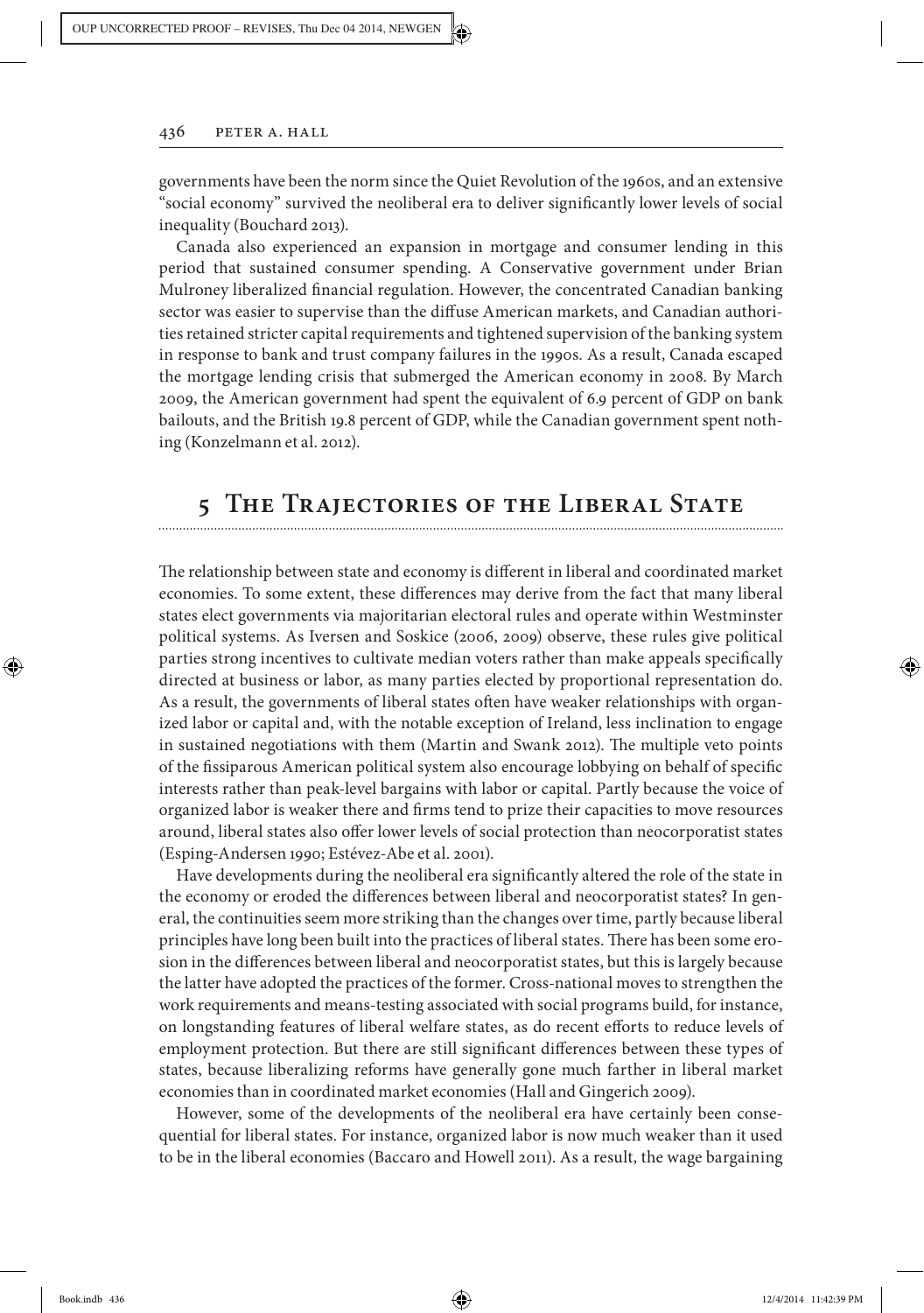systems of these countries are less likely to translate productivity gains into wage gains, which renders domestic demand more sluggish, making it more difficult for these states to operate demand-led growth strategies. And, as the power of trade unions declines and market incomes become more unequal, more of the burden for redistribution shifts onto the state. At the same time, the levels of resources that liberal states devote to improving the skills of the workforce have fallen behind those of many of their neocorporatist counterparts. As a percentage of GDP, the neocorporatist states of Europe spend two to three times as much as liberal states on manpower policy, and, while levels of public spending on education have risen across much of Europe, they have fallen in the liberal market economies (see Table 19.3). Liberal states now ask students to pay a large share of the costs of tertiary education, and, as a result, the value of outstanding student loans in the US now exceeds \$1 trillion (Gingrich and Ansell 2012).

These trends raise legitimate concerns about whether liberal states are well equipped to cope with the economic challenges they are likely to face in the coming decades. Four problems loom large on the horizon of the developed democracies. First, these states will have to cope with aging populations: fewer workers will be supporting the pensions and rapidly rising healthcare costs of larger numbers of elderly people. Second, after two decades of funding public programs by borrowing, which has now reached unsustainable levels, governments seeking a return to fiscal balance are going to have to make hard choices about which programs to fund, and they must do this in a context where these choices have become more difficult because the expansion of entitlement programs is squeezing the scope for discretionary spending, while slower rates of growth constrain total spending levels (Schäfer and Streeck 2013). Third, in a more open global economy, where emerging economies that can deploy low-cost labor and the latest technology pose serious competitive pressure, the liberal market economies will have to export enough to pay for their imports or watch their standards of living decline. Fourth, their best chance of doing so lies in promoting high value-added production, but because that is now knowledgeintensive, it demands a workforce equipped with high levels of flexible skills, firms with serious capacities for innovation, and an economy that devotes high levels of resources to research and development and is capable of moving resources into sectors utilizing emerging technologies.

Liberal states face these challenges with a singular mix of advantages and handicaps. Partly because they offer many low-wage, low-skill jobs as well as higher-wage employment based on the general skills that can be acquired through formal education, the liberal market economies can accommodate immigrants. Thus, they have a reasonable chance of expanding their working populations enough to support the elderly. However, coping with an ageing population also entails managing healthcare costs, and the institutional capacities of liberal states to do so diverge widely: Britain is at one end of the cost-control spectrum and the US at the other.

In some respects, liberal states are relatively well positioned to cope with the politics of austerity: their low levels of social spending are easier to sustain than the more generous welfare states of other regimes. But the obverse of lower levels of spending has been lower levels of taxation, and one might well ask whether these countries are politically capable of funding the kind of government programs supporting the knowledge-intensive economies on which their international competitive position is likely to depend. Effective up-skilling of the workforce may depend on reducing the social inequalities

⊕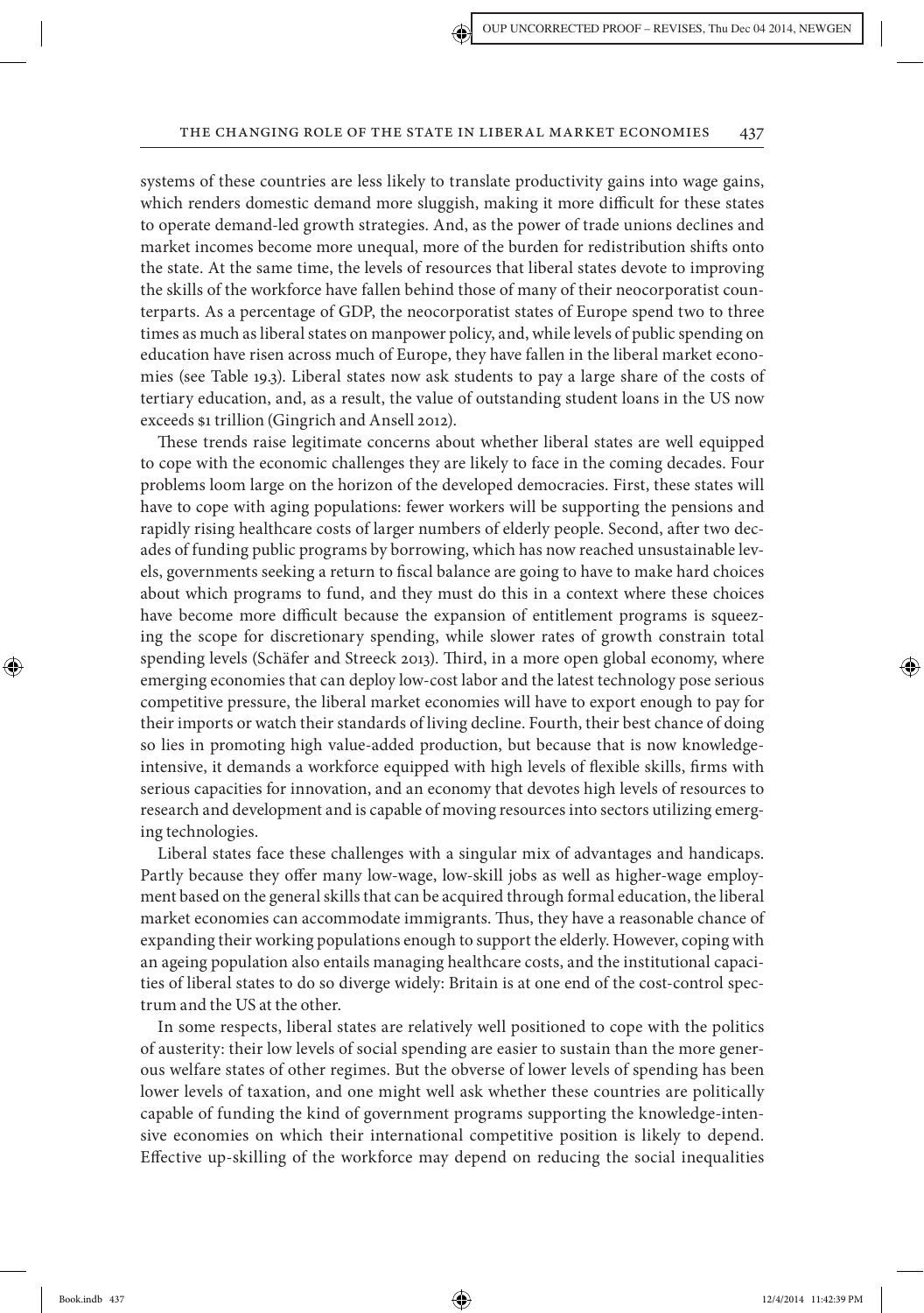that are now prominent features of such economies, via programs of early childhood development, since family conditions are as important to educational achievement as the quality of schools. But the weaker traditions of social solidarity characteristic of such states leave them vulnerable to a *sauve-qui-peut* politics that resists taxation or further redistribution.

To the international struggle for economic success, each of the liberal states brings different assets. Like Australia, Canada has reserves of natural resources that will sustain its exports on rising demand from emerging markets, although the exchange-rate effects are likely to have adverse effects on domestic manufacturing. Ireland's continued success in attracting foreign firms will depend on the pace of growth in a European economy that is deeply challenged by the Euro crisis and on resolving the unsustainable debt it has inherited from the banking sector. However, a significant expansion in tertiary education there offers the prospect that it can cultivate the skills of its workforce enough to become a site for high value-added production rather than assembly.

Like the US, Britain has a large financial services sector with international reach that will continue to make major contributions to its balance of payments, even though it faces downsizing in the short term. The question is whether Britain and the US can also secure market shares in other sectors. The United States enjoys historic advantages in biotechnology, aerospace, and information technology, linked to its capacities for radical innovation, but, in other sectors, such as sustainable energy, it has been vulnerable to Asian competition. Moreover, in both countries, the fate of knowledge-intensive industry is in doubt because their systems of secondary education have been unable to confer the high levels of skill in mathematics and science that are now attained by some of their competitors.

These economies have well-established capacities to expand employment in sheltered services and are important providers of internationally traded services in education, tourism, and finance. However, as well-paid jobs in manufacturing moved overseas, the middle of their occupational structures has been hollowed out (Antràs et al. 2006; Autor and Dorn 2009). With state and local governments reducing spending to recover from the recent debt crisis, well-paid middle-class jobs in many other sectors, such as education, healthcare, and public employment, are also disappearing. Ironically, the United States and Britain seem to be losing their middle classes just as China acquires one.

What might liberal states do if they want to recover prosperous middle-class positions as well as their exporting capacities? One route would be to revive high value-added manufacturing. Even though technological advances limit the number of new jobs each plant adds to the economy, that kind of manufacturing also stimulates innovation of the sort that can yield more jobs. However, advanced manufacturing requires a highly skilled workforce. Liberal market economies lack the institutional capacities to cultivate these skills via apprenticeship schemes that are built on close cooperation between business and labor. But they may be able to develop them through programs of formal education that promote high achievement in secondary education and further training in community colleges and vocational schools. This strategy would require serious investments in secondary and tertiary education. At the same time, advances in high value-added manufacturing, of the sort found, for example, in aerospace, also depend on high levels of spending on research and development, some of which will have to come from the public sector.

Until recently, the liberal market economies were relatively successful at job creation, not only in low-wage services, but also in a wide range of endeavors based on technological

⊕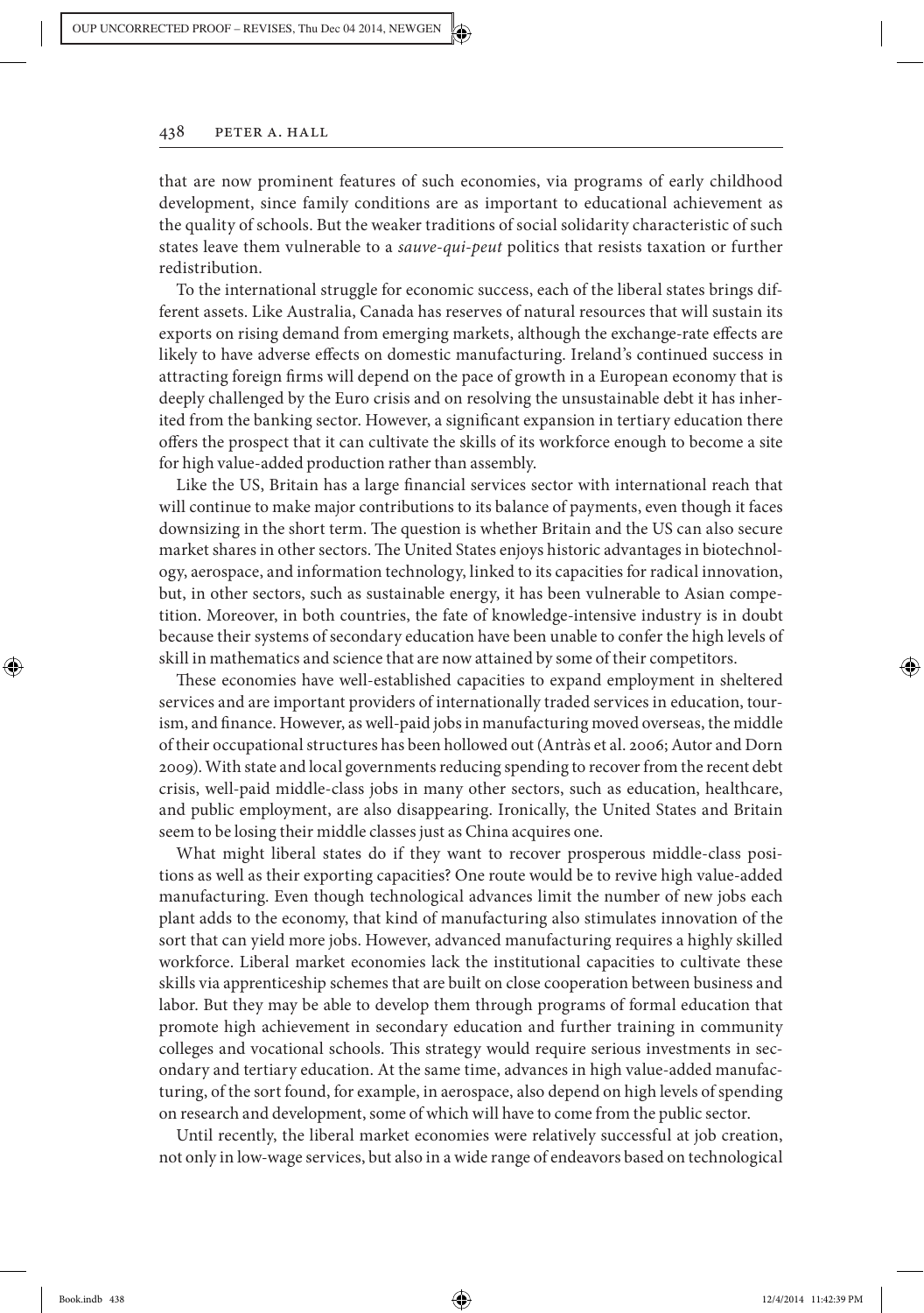revolutions in IT, biotechnology, and finance. Can they generate and sustain a new set of technological revolutions capable of creating jobs and exports in the future, and, if so, how? One response to this problem suggests that liberal states should put their faith in the powers of creative destruction inherent in free markets, in the hope that this will give rise to new technological revolutions. That is a popular position in the United States, whose flexible markets have long been propitious sites for radical innovation.

However, the preconditions for such innovation in the 1950s and 1960s were exceptionally high levels of public spending on research and development, generally in the name of national defense, and an unprecedented expansion of higher education that has now run its course (Goldin and Katz 2008). Thus, an alternative position suggests that, if liberal market economies are to continue to prosper, they need to make major new public investments in research and development, in skill formation, infrastructure, and emerging technologies. In the era of Sputnik and the interstate highway system, the governments of liberal states were willing to do so, but such programs were subsequently written out of their ideological blueprints for economic success. Ironically, therefore, the future prosperity of many liberal market economies may depend on whether their states can transcend the dictates of neoliberal ideology and summon up the political will to invest more in their economies than they have in recent decades.

In short, while liberal states have been different from neocorporatist ones for at least the seven decades since World War II and perhaps for far longer than that, their posture vis-à-vis the economy has also fluctuated a good deal over that time. Although various factors may keep liberal states and liberal economies moving along parallel tracks (Iversen and Soskice 2009), the relationship between them has never been entirely stable over time; and, given the dilemmas facing liberal market economies today, the transformation of the liberal state is probably far from over.

## **Acknowledgment**

For comments on a previous draft, I am grateful to the editors and Niamh Hardiman.

#### **References**

- Alesina, Alberto, and Glaeser, Edward, 2004. *Fighting Poverty in the US and Europe*. New York: Oxford University Press.
- Amable, Bruno, 2003. *The Diversity of Modern Capitalism*. Oxford, UK: Oxford University Press.
- Ansell, Ben, and Gingrich, Jane, 2012. "A Tale of Two Trilemmas: Varieties of Higher Education and the Service Economy." In *The Political Economy of the Service Transition*, ed Anne Wren, 195–226. Oxford, UK: Oxford University Press.
- Antràs, Paul; Garicano, Luis, and Rossi-Hansberg, Esteban, 2006. "Offshoring in a Knowledge Economy." *Quarterly Journal of Economics* 121 (1): 31–77.
- AUTOR, DAVID, AND DORN, DAVID, 2009. "Inequality and Specialization: The Growth of Low-Skill Service Jobs in the United States." Discussion Paper #4290. Bonn, Germany:

⊕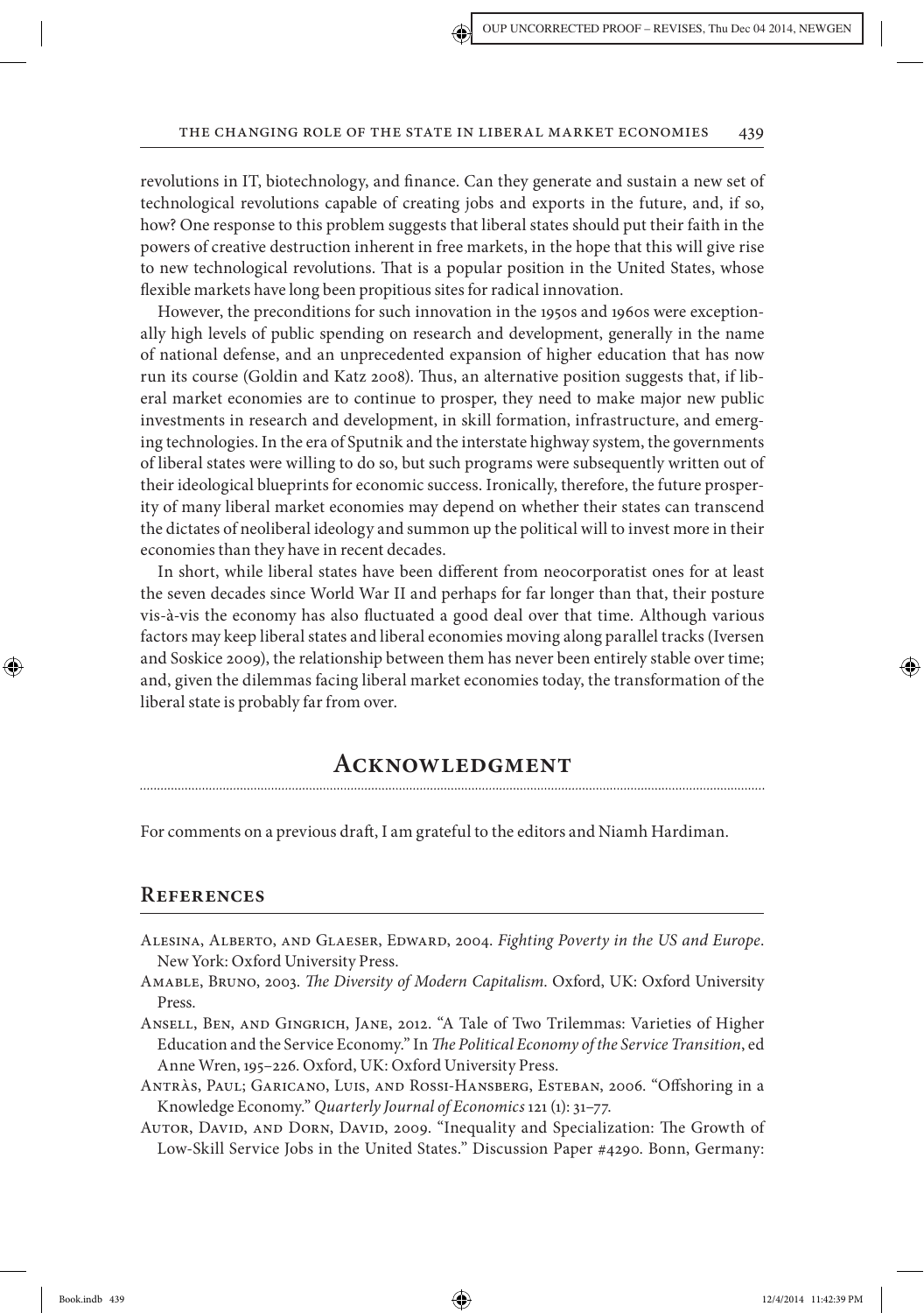Institute for the Study of Labor (IZA). Available at: http://ftp.iza.org/dp4290.pdf (last consulted 24 January 2014).

Avgadic, Sabina; Rhodes, Martin, and Visser, Jelle, ed, 2011. *Social Pacts in Europe*. Oxford, UK: Oxford University Press.

Baccaro, Lucio, and Howell, Chris, 2011. "A Common Neoliberal Trajectory: The Transformation of Industrial Relations in Advanced Capitalism." *Politics & Society* 39  $(4): 521 - 563.$ 

Beer, Samuel H, 1969. *British Politics in the Collectivist Age*. New York: Norton.

——, 1974. *Modern Political Development*. New York: Random House.

- Blank, Stephen, 1978. "Britain: The Politics of Foreign Economic Policy, the Domestic Problem of Pluralistic Stagnation." In *Between Power and Plenty*, ed Peter J Katzenstein, 89–138. Madison, WI: University of Wisconsin Press.
- Blyth, Mark M, 2002. *Great Transformations: Economic Ideas and Political Change in the Twentieth Century*. New York: Cambridge University Press.
- Bouchard, Gérard, 2013. "Neo-Liberalism in Québec: The Response of a Small Nation Under Pressure." In *Social Resilience in the Neoliberal Era*, ed Peter A Hall and Michèle Lamont, 267–292. New York: Cambridge University Press.
- Boyer, Robert, 1990. *The Regulation School: A Critical Introduction*. New York: Columbia University Press.

——, ed, 2002. *Regulation Theory: The State of the Art*. London, UK: Routledge.

BRITTAN, SAMUEL, 1970. *Steering the Economy*. Harmondsworth, UK: Penguin.

- Campbell, John L, 2010a. "Neoliberalism's Penal and Debtor States." *Theoretical Criminology*  $14$  (1): 59–73.
- ——, 2010b. "Neoliberalism in Crisis: Regulatory Roots of the U.S. Financial Meltdown." In *Markets on Trial: The Economic Sociology of the US Financial Crisis, Part B, ed MICHAEL* Lounsbury, Paul M Hirsch, 65–101. Bingley, UK: Emerald Group (= *Research in the Sociology of Organizations,* Vol. 30).

Carlin, Wendy, and Soskice, David, 2005. *Macroeconomics: Imperfections, Institutions and Policy*. Oxford, UK: Oxford University Press.

Clement, Wallace, and Williams, Glen, 1989. *The New Canadian Political Economy*. Montreal, Canada: McGill-Queens University Press.

Crozier, Michel; Huntington, Samuel P, and Watanuki, Joji, 1975. *The Crisis of Democracy: Report on the Governability of Democracies to the Trilateral Commission*. New York: New York University Press.

Crystal, Alec, 1979. *Controversies in British Macroeconomics*. London, UK: Philip Alan.

Culpepper, Pepper, 2008. "The Politics of Common Knowledge: Ideas and Institutional Change in Wage Bargaining." *International Organization* 62 (1, Winter): 1–33.

Cuthbertson, Keith, 1979. *Macroeconomic Policy: The New Cambridge, Keynesian and Monetarist Controversies*. London, UK: Macmillan.

- Davies, William, 2010. "Hedonic Valuations: 'Subjective Wellbeing' as Commensuration Device." Paper presented to a Conference on "The Revival of Political Economy," 21–23 October. Coimbra, Portugal.
- Dyson, Kenneth, 1980. *The State Tradition in Western Europe*. Oxford, UK: Oxford University Press.
- Esping-Andersen, Gøsta, 1990. *The Three Worlds of Welfare Capitalism*. Princeton, NJ: Princeton University Press and Cambridge, UK: Polity.
- ——, 1999. *Social Foundations of Postindustrial Economies*. Oxford, UK: Oxford University Press.

⊕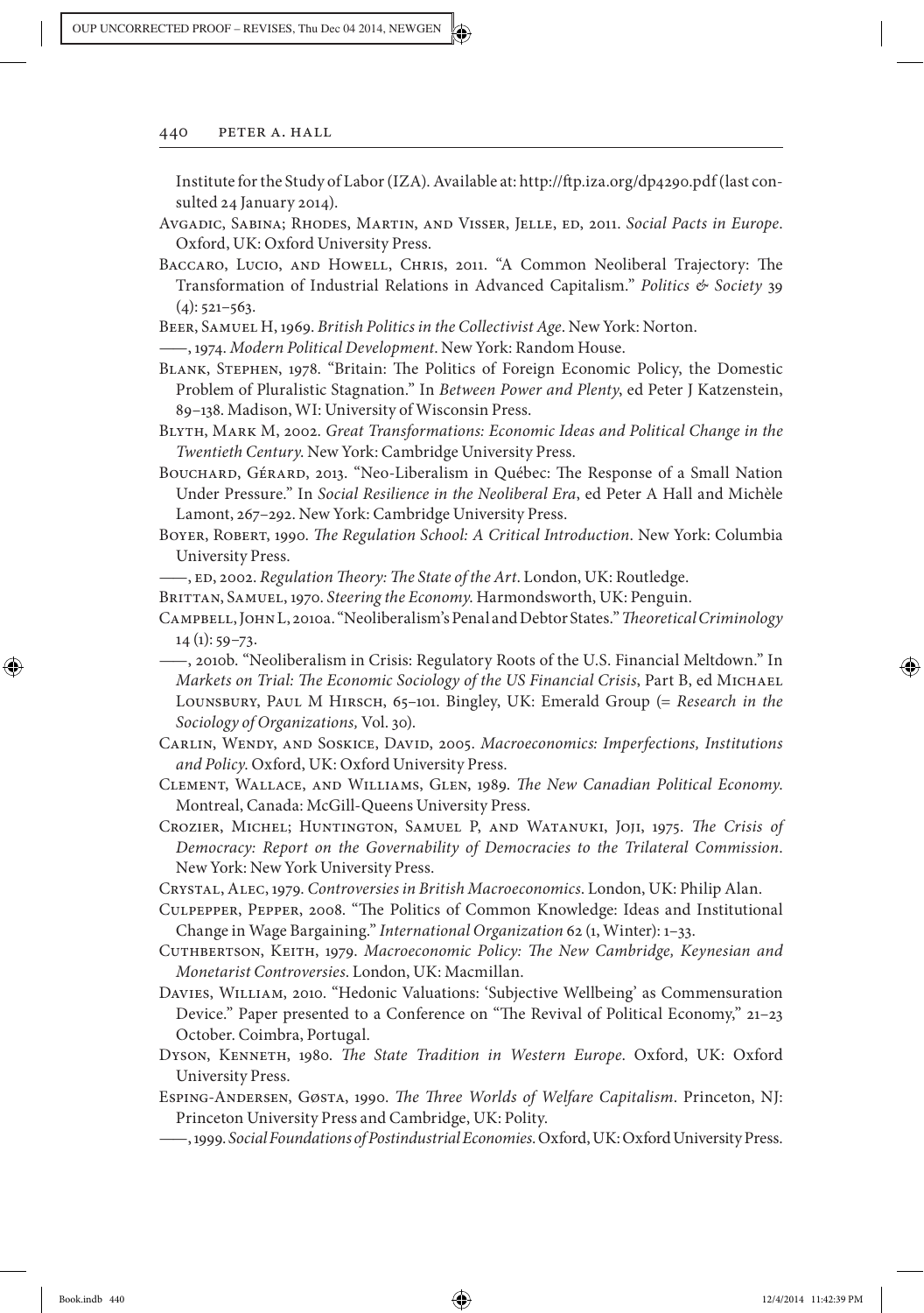- Estévez-Abe, Margarita; Iversen, Torben, andSoskice, David, 2001. "Social Protection and the Formation of Skills: A Reinterpretation of the Welfare State." In *Varieties of Capitalism: The Institutional Foundations of Comparative Advantage*, ed Peter A Hall and David Soskice, 145–183. Oxford, UK: Oxford University Press.
- Evans, Peter B, 1995. *Embedded Autonomy: States and Industrial Transformation*. Princeton, NJ: Princeton University Press.
- Ferguson, Niall; Maier, Charles S; Manela, Erez, and Sargent, Daniel J, 2010. *The Shock of the Global: The 1970s in Perspective*. Cambridge, MA: Harvard University Press.
- Gamble, Andrew, 1994. *The Free Economy and the Strong State: The Politics of Thatcherism.* Second edition. Houndmills, UK: Palgrave Macmillan.
- Glyn, Andrew, 2006. *Capitalism Unleashed: Finance, Globalization, and Welfare*. Oxford, UK: Oxford University Press.
- Goldin, Claudia, and Katz, Lawrence F, 2008. *The Race Between Education and Technology*. Cambridge, MA: Harvard University Press.
- GOLDTHORPE, JOHN H, ED, 1984. *Order and Conflict in Contemporary Capitalism: Studies in the Political Economy of Western European Nations*. New York: Clarendon Press at Oxford University Press.
- —— (in collaboration with Catriona Llewellyn and Clive Payne), 1987. *Social Mobility and Class Structure in Modern Britain*. Oxford, UK: Clarendon Press at Oxford University Press.
- Hacker, Jacob S, 2004. "Privatizing Risk Without Privatizing the Welfare State: The Hidden Politics of Social Policy Retrenchment in the United States." *American Political Science Review* 98 (2): 243–260.
- ——, and Pierson, Paul, 2009. *Winner-Take-All Politics: How Washington Made the Rich Richer—and Turned its Back on the Middle Class*. New York: Simon and Shuster.
- Hall, Peter A, 1986. *Governing the Economy*. Cambridge, UK: Polity.
- ——, ed, 1989. *The Political Power of Economic Ideas: Keynesianism across Nations*. Princeton, NJ: Princeton University Press.
- ——, 1993. "Policy Paradigms, Social Learning and the State: The Case of Economic Policy-Making in Britain." *Comparative Politics* 25 (3): 275–296.
- ——, and Gingerich, Daniel, 2009. "Varieties of Capitalism and Institutional Complementarities in the Political Economy: An Empirical Analysis." *British Journal of Political Science* 39 (3): 449–482.
- ——, and Lamont, Michèle, ed, 2013. *Social Resilience in the Neoliberal Era*. New York: Cambridge University Press.
- –, AND SOSKICE, DAVID, ED, 2001. *Varieties of Capitalism: The Institutional Foundations of Comparative Advantage*. Oxford, UK: Oxford University Press.

HANSEN, BERNDT, 1968. *Fiscal Policy in Seven Countries*, 1955-1965. Paris, France: OECD.

- Hardiman, Niamh, 1988. *Pay, Politics and Economic Performance in the Republic of Ireland*. Oxford, UK: Clarendon Press at Oxford University Press.
- ——, 2010. "Bringing Domestic Institutions Back into an Understanding of Ireland's Economic Crisis." *Irish Studies in International Affairs* 21: 73–89.
- ——, ed, 2012. *Irish Governance in Crisis*. Manchester, UK: Manchester University Press.
- Heclo, Hugh, 1986. "The Political Foundations of Antipoverty Policy." In *Fighting Poverty: What Works and What Doesn't*, ED Sheldon H Danziger, 312-340. Cambridge, MA: Harvard University Press.

⊕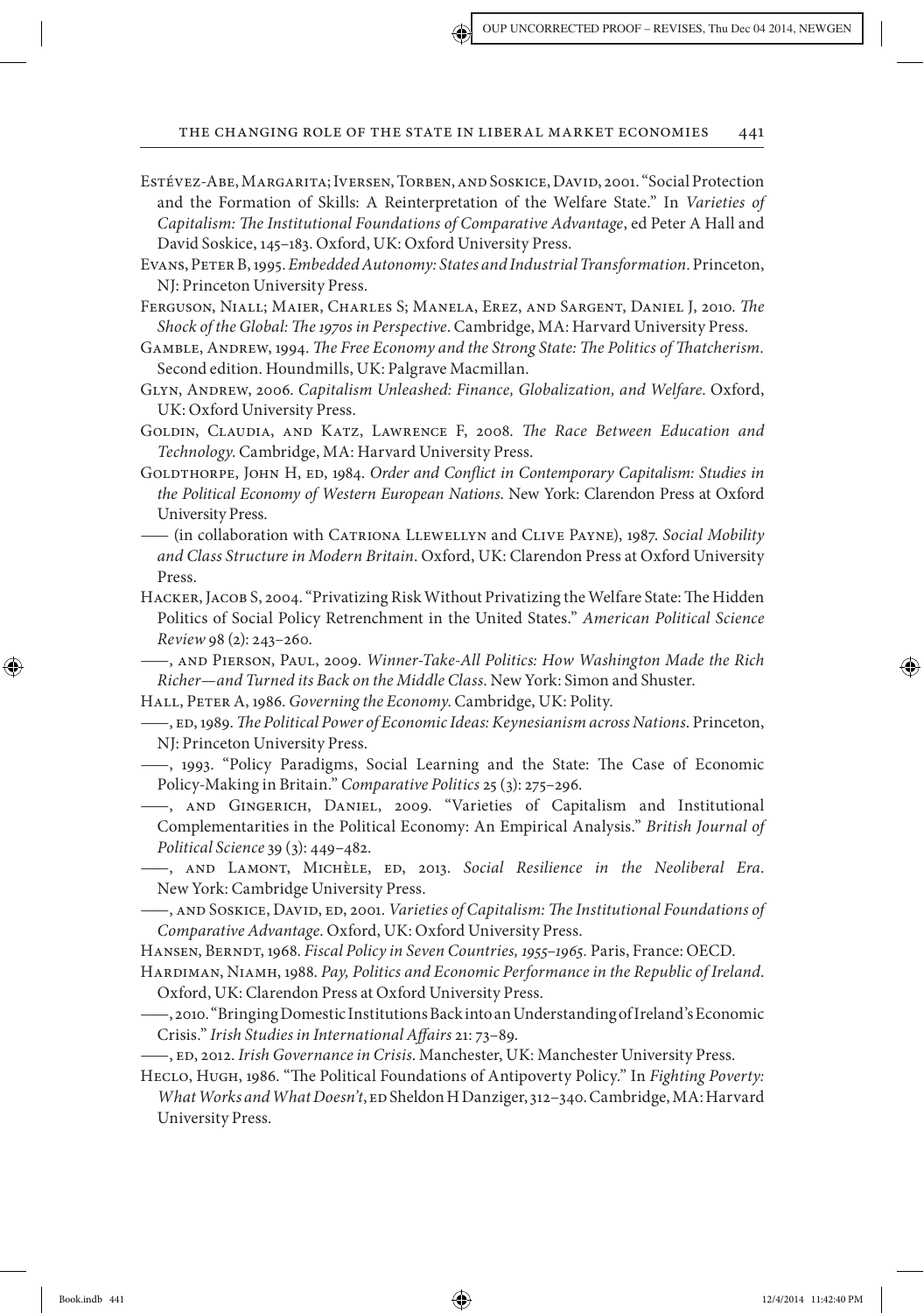- Hibbs, Douglas Jr, 1977. "Political Parties and Macroeconomic Policy." *American Political Science Review* 71 (4): 1476–1487.
- Howell, Chris, 2002. *Trade Unions and the State: The Construction of Industrial Relations Institutions in Britain 1890–2000.* Princeton, NJ: Princeton University Press.
- Howlett, Michael; Netherton, Alex, and Ramesh, M, 1999. *The Political Economy of Canada: An Introduction*. New York: Oxford University Press.
- Iacobucci, Edward; Trebilcock, Michael, and Winter, Ralph, 2006. "The Political Economy of Deregulation in Canada." Working Paper. Phelps Centre for the Study of Government and Business, University of British Columbia, Canada.
- Iversen, Torben, 2006. "Class Politics Is Dead! Long Live Class Politics! A Political Economy Perspective on the New Partisan Politics." *APSA-CP Newsletter* 17 (20): 1–6.
- ——, and Soskice, David, 2006. "Electoral Institutions and the Politics of Coalitions: Why Some Democracies Redistribute More Than Others." *American Political Science Review*  $100 (2): 165 - 181.$
- —, 2009. "Distribution and Redistribution: The Shadow of the Nineteenth Century." *World Politics* 61 (3): 438–486.
- ——, and Stephens, John D, 2008. "Partisan Politics, the Welfare State, and Three Worlds of Human Capital Formation." *Comparative Political Studies* 41 (4–5, April): 600–637.
- Jabko, Nicolas, 2006. *Playing the Market: A Political Strategy for Uniting Europe, 1985–2005.* Ithaca, NY: Cornell University Press.
- Jenson, Jane, 1989. "'Different' but Not 'exceptional': Canada's Permeable Fordism." *Canadian Review of Sociology/Revue Canadienne de Sociologie* 26 (1): 69–94.
- Johnson, Chalmers A, 1982. *MITI and the Japanese Miracle: The Growth of Industrial Policy, 1925–1975.* Stanford, CA: Stanford University Press.
- Katzenstein, Peter J, 1985. *Small States in World Markets: Industrial Policy in Europe*. Ithaca, NY: Cornell University Press.
- Kitschelt, Herbert; Lange, Peter; Marks, Gary, and Stephens, John D, ed, 1999. *Continuity and Change in Contemporary Capitalism*. New York: Cambridge University Press.
- Konzelmann, Suzanne; Fovargue-Davies, Marc, and Schnyder, Gerhard, 2012. "Faces of Liberalism: Anglo-Saxon Capitalism in Crisis?" *Cambridge Journal of Economics* 36 (2): 495–524.
- Kreile, Michael, 1978. "West Germany: The Dynamics of Expansion." In *Between Power and Plenty: Foreign Economic Policies in Advanced Industrial States*, ed Peter J Katzenstein, 191–224. Madison, WI: University of Wisconsin Press.
- Krieger, Joel, 1986. *Reagan, Thatcher, and the Politics of Decline*. New York: Oxford University Press.
- Krippner, Greta R, 2011. *Capitalizing on Crisis: The Political Origins of the Rise of Finance*. Cambridge, MA: Harvard University Press.
- Leruez, Jacques, 1975. *Economic Planning and Politics in Britain*. London, UK: Martin Robertson.
- LEVY, JONAH D, ED, 2006. The State after Statism: New State Activities in the Age of Liberal*ization*. Cambridge, MA: Harvard University Press.
- Mahon, Rianne, 2008. "Varieties of Liberalism: Canadian Social Policy from the 'Golden Age' to the Present." *Social Policy & Administration* 42 (4): 342–361.

⊕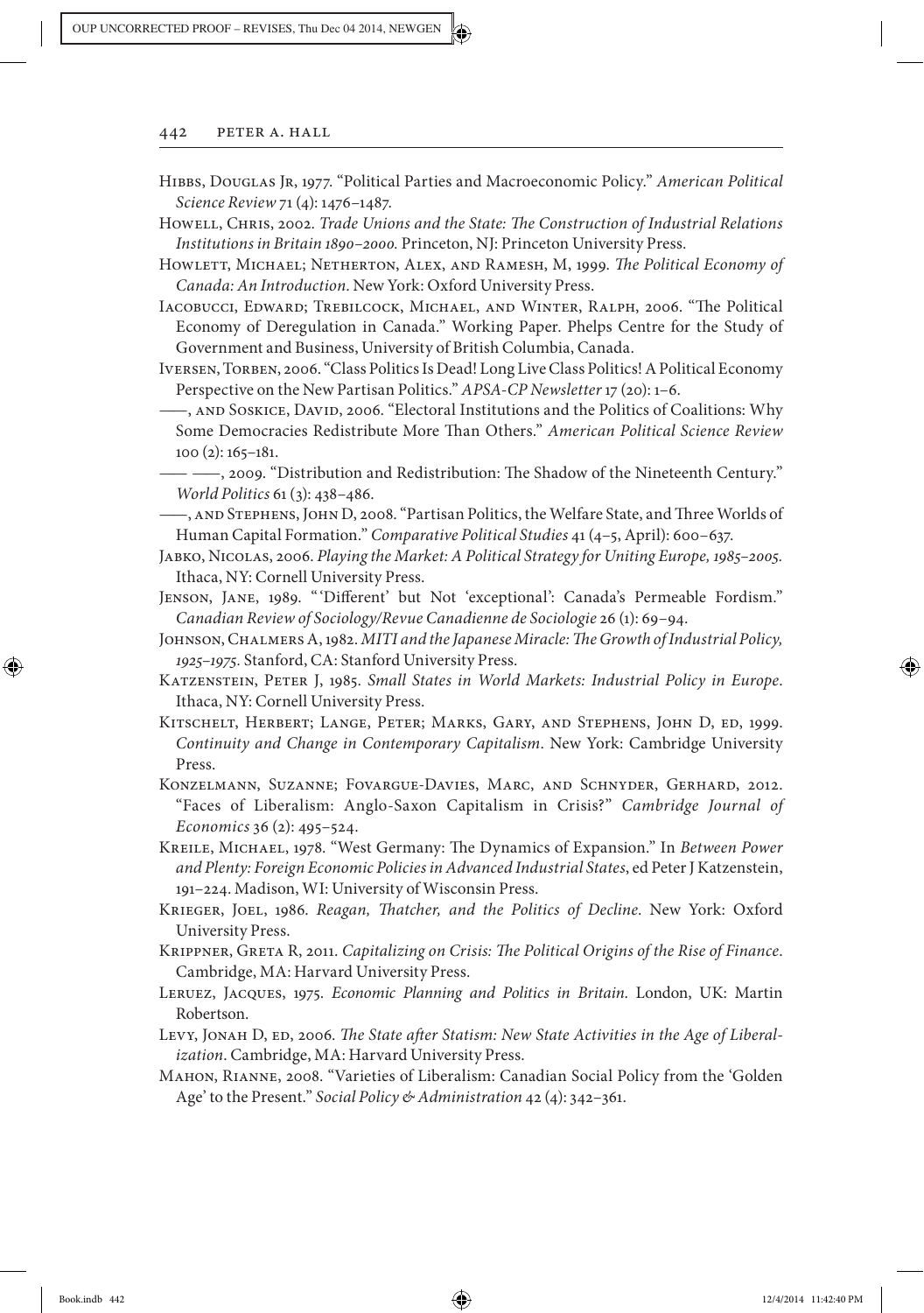- Martin, Andrew, 1979. "The Dynamics of Change in a Keynesian Political Economy: The Swedish Case and Its Implications." In *State and Economy in Contemporary Capitalism*, ed Colin Crouch, 88–121. London, UK: Croom Helm.
- Martin, Cathie J, andSwank, Duane, 2012. *The Political Construction of Business Interests: Coordination, Growth, and Equality*. New York: Cambridge University Press.
- McArthur, John D, and Scott, Bruce, 1966. *Industrial Planning in France*. New York: Cambridge University Press.
- Miller, Peter, andRose, Nikolas, 1990. "Governing Economic Life." *Economy and Society*  $19(1): 1-31.$

Moran, Michael, 2003. *The British Regulatory State*. Oxford, UK: Oxford University Press.

Myles, John, 1998. "How to Design a Liberal Welfare State: A Comparison of Canada and the United States." *Social Policy and Administration* 32 (4): 341–364.

- Nolan, Brian; O'Connell, Philip J, and Whelan, Christopher T, ed, 2000. *Bust to Boom? The Irish Experience of Growth and Inequality*. Dublin, Ireland: Institute of Public Administration.
- Pemberton, Hugh, 2004. *Policy Learning and British Governance in the 1960s.* Houndmills, UK: Palgrave Macmillan.
- Pierson, Paul, ed, 2001. *The New Politics of the Welfare State*. New York: Oxford University Press.
- PIZZORNO, ALESSANDRO, 1978. "Political Exchange and Collective Identity in Industrial Conflict." In *The Resurgence of Class Conflict in Western Europe Since 1968.* Vol. 2: *Comparative Analyses,* ed Colin Crouch and Alessandro Pizzorno, 277–298. London, UK: Macmillan.
- Polanyi, Karl, 1944. *The Great Transformation*. Boston, UK: Beacon Press.
- Prasad, Monica, 2006. *The Politics of Free Markets: The Rise of Neoliberal Economic Policies in Britain, France, Germany and the United States*. Chicago, IL: University of Chicago Press.
- Przeworski, Adam, and Wallerstein, Michael, 1982. "The Structure of Class Conflict in Democratic Capitalist Societies." *American Political Science Review* 76 (2): 215–238.
- Rajan, Ragurham, 2010. *Fault Lines: How Hidden Fractures Still Threaten the World Economy*. Princeton, NJ: Princeton University Press.
- Regan, Aidan, 2012. The Rise and Fall of Irish Social Partnership. Ph.D. Thesis, Dublin, Ireland: University College.
- Regini, Marino, 1984. "The Conditions for Political Exchange: How Concertation Emerged and Collapsed in Britain and Italy." In *Order and Conflict in Contemporary Capitalism: Studies in the Political Economy of Western European Nations*, ed John H. Goldthorpe, 124– 142. Oxford, UK: Clarendon Press at Oxford University Press.
- Reinhart, Carmen, and Rogoff, Kenneth, 2009. *This Time Is Different: Eight Centuries of Financial Follies*. Princeton, NJ: Princeton University Press.
- Rhodes, R[od] A W, 1994. "The Hollowing Out of the State: The Changing Nature of the Public Service in Britain." *The Political Quarterly* 65 (2): 138–151.
- Riddell, Peter, 1991. *The Thatcher Era and Its Legacy*. Oxford, UK: Basil Blackwell.
- Sandbrook, Dominic, 2010. *State of Emergency: The Way We Were. Britain, 1970–1974.* London, UK: Allen Lane.
- Schäfer, Armin, and Streeck, Wolfgang, ed, 2013. *Politics in the Age of Austerity*. Cambridge, UK: Polity.

⊕